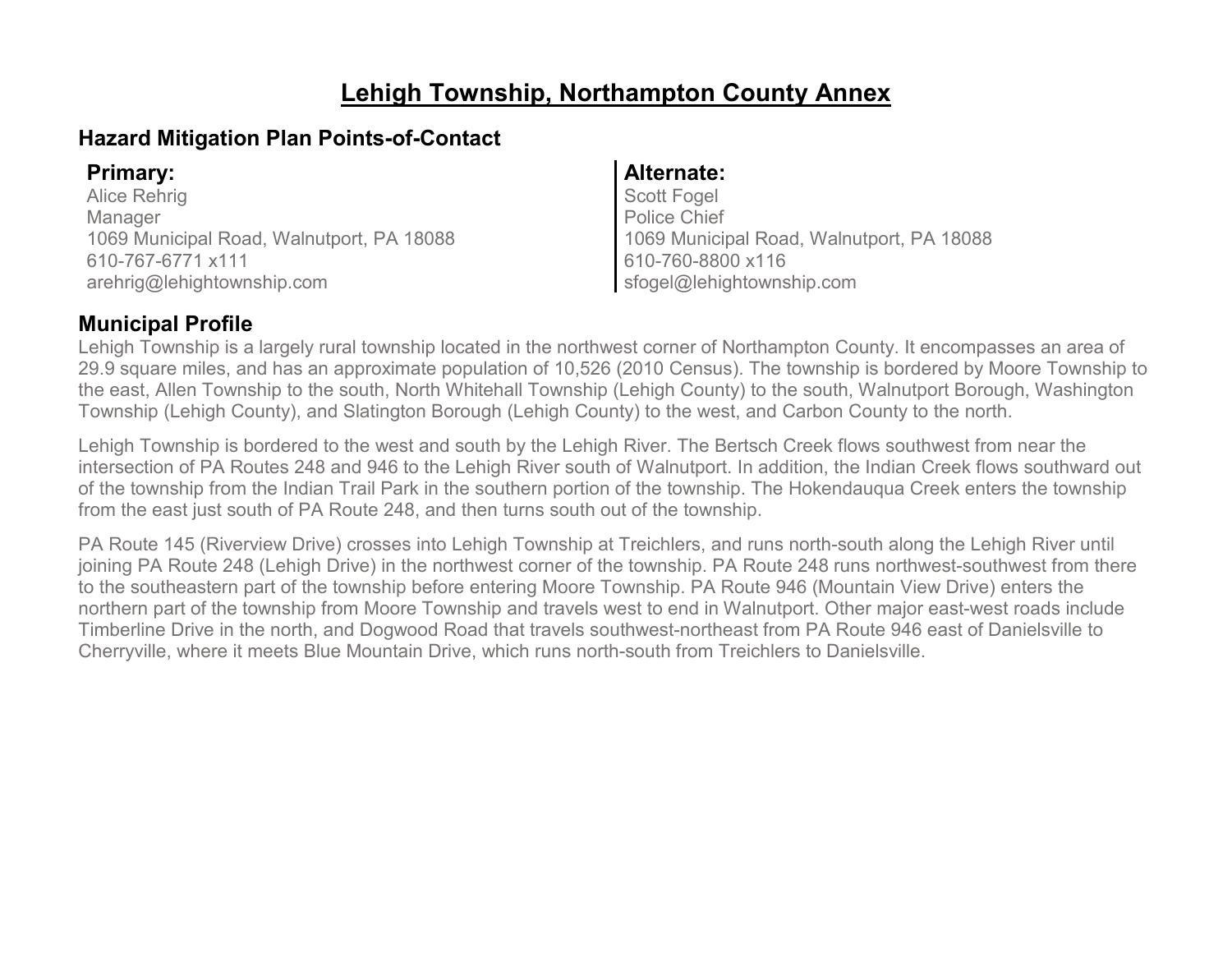### **Municipal Participation**

1. Identify municipal stakeholders to be involved in the planning process such as, floodplain administrator, public works, emergency management, engineers, planners, etc., and include their specific role in the process.

| Scott Fogel, Police Chief                     | Scott Rehrig, Emergency Management Coordinator                       |
|-----------------------------------------------|----------------------------------------------------------------------|
| Role: Hazard Identification, Public Awareness | Role: Hazard Identification, Community Involvement, Public Awareness |
| <b>Frank Zamadics, Public Works Director</b>  | Elizabeth Gehman, Zoning Officer / Floodplain Administrator          |
| Role: Hazard Identification, Resolution       | Role: Ordinance Overview                                             |
| <b>Richard Hildebrand, Fire Chief</b>         | Alice Rehrig, Manager                                                |
| Role: Public Awareness, Hazard Identification | Role: Hazard Identification, Resolution, Project Coordinator         |

2. Identify community stakeholders such as; neighborhood groups, religious groups, major employers / businesses, etc., that will be informed and / or involved in the planning process and describe how they will be involved.

| Northampton Area School District | <b>Livengood Excavators</b> |
|----------------------------------|-----------------------------|
| Carbon Lehigh Intermediate Unit  |                             |

3. Describe how the public **will be engaged** in the current planning process examples, newsletters, social media, etc., **and how they were engaged** since the 2013 Hazard Mitigation Plan.

Updates on Township Website **Newsletters** Police Department Facebook Emergency Management Coordinator attended community events to promote preparedness Information has been included on the Township website An Emergency Management Facebook page has been created as a method of communication for information and emergencies.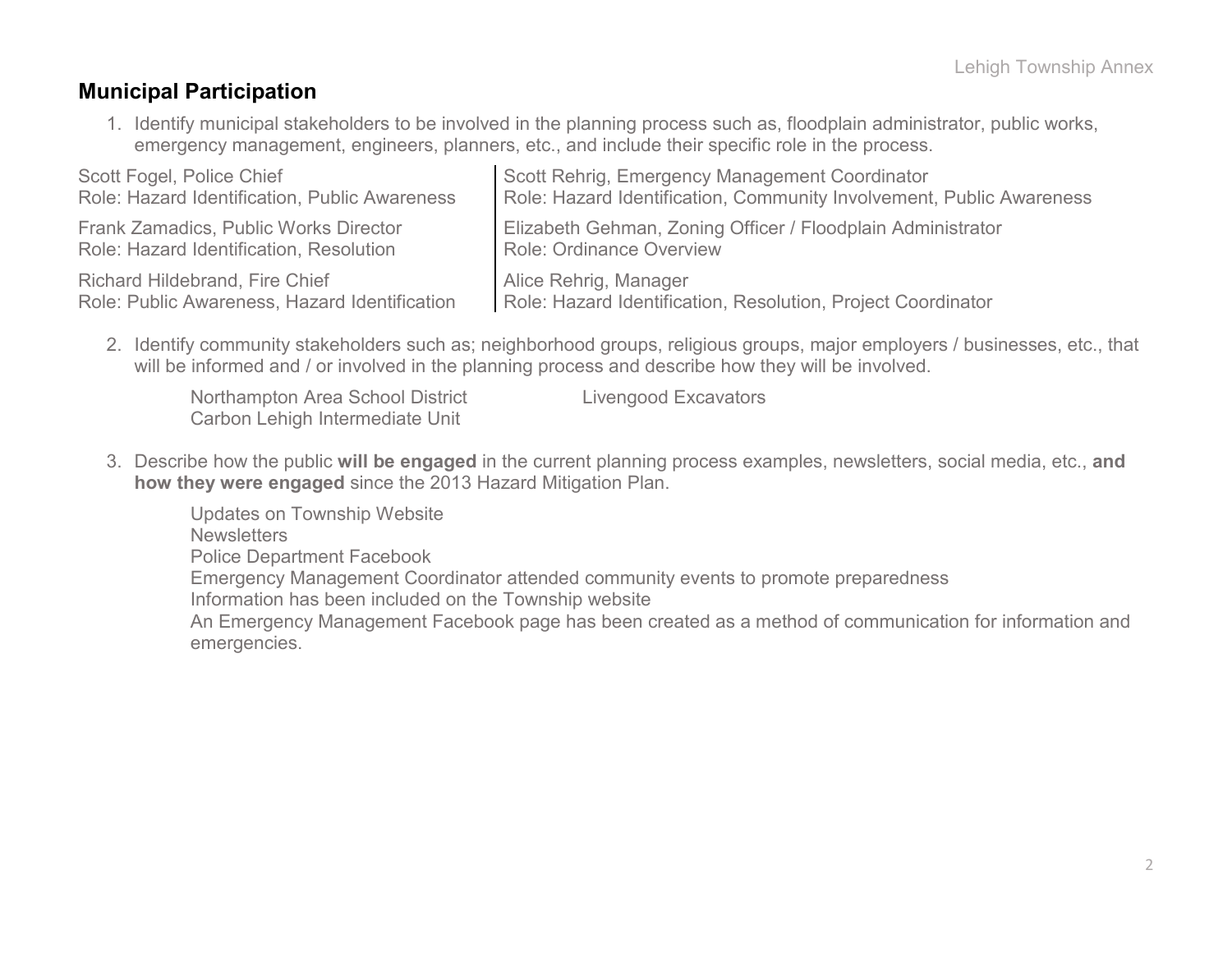# **Compliance with the National Flood Insurance Program (NFIP)**

| <b>Topic</b>                                                                                                                                      | Identify source of information, if<br>different from the one listed.  | <b>Additional Comments</b>                                                                                                                                                                                   |
|---------------------------------------------------------------------------------------------------------------------------------------------------|-----------------------------------------------------------------------|--------------------------------------------------------------------------------------------------------------------------------------------------------------------------------------------------------------|
| <b>1. Staff Resources</b>                                                                                                                         |                                                                       |                                                                                                                                                                                                              |
| Is the Community Floodplain Administrator (FPA) or NFIP Coordinator certified?                                                                    | <b>Community FPA</b>                                                  | No                                                                                                                                                                                                           |
| Is floodplain management an auxiliary function?                                                                                                   | <b>Community FPA</b>                                                  | No                                                                                                                                                                                                           |
| Provide an explanation of NFIP administration services (e.g., permit review,<br>GGIS, education or outreach, inspections, engineering capability) | <b>Community FPA</b>                                                  | When application for permits in the<br>area of a stream are received, the<br>NFP maps are checked, if close to<br>flood plain, an Engineering Study is<br>required and reviewed by the<br>Township Engineer. |
| What are the barriers to running an effective NFIP program in the community, if<br>any?                                                           | <b>Community FPA</b>                                                  | Expenses associated with<br><b>Emergency Reviews.</b>                                                                                                                                                        |
| 2. Compliance History                                                                                                                             |                                                                       |                                                                                                                                                                                                              |
| Is the community in good standing with the NFIP?                                                                                                  | State NFIP Coordinator, FEMA NFIP<br>Specialist, or community records | Yes                                                                                                                                                                                                          |
| Are there any outstanding compliance issues (i.e., current violations)?                                                                           |                                                                       | <b>No</b>                                                                                                                                                                                                    |
| When was the most recent Community Assistance Visits (CAV) or Community<br>Assistance Contact (CAC)?                                              |                                                                       | CAC when developing Floodplain<br>Ordinance                                                                                                                                                                  |
| Is a CAV or CAC scheduled or needed?                                                                                                              |                                                                       | <b>No</b>                                                                                                                                                                                                    |
| 3. Regulation                                                                                                                                     |                                                                       |                                                                                                                                                                                                              |
| When did the community enter the NFIP?                                                                                                            | <b>NFIP Community Status Book</b>                                     |                                                                                                                                                                                                              |
| Are the Flood Insurance Rate Maps (FIRMs) digital or paper?<br>How are residents assisted with mapping?                                           | <b>Community FPA</b>                                                  | Paper maps are available for public<br>viewing.                                                                                                                                                              |
| Do floodplain regulations meet or exceed FEMA or State minimum requirements?<br>If so, in what ways?                                              | <b>Community FPA</b>                                                  | Meet regulations                                                                                                                                                                                             |
| Describe the permitting process                                                                                                                   | Community FPA, State, FEMA NFIP                                       | Application provides engineering<br>study. Township Engineer reviews<br>then permits are issued if<br>appropriate.                                                                                           |
| <b>4. Insurance Summary</b>                                                                                                                       |                                                                       |                                                                                                                                                                                                              |
| How many NFIP policies are in the community?<br>What is the total premium and coverage?                                                           | State NFIP Coordinator or<br><b>FEMA NFIP Specialist</b>              |                                                                                                                                                                                                              |
| How many claims have been paid in the community? What is the total amount of<br>paid claims? How many substantial damage claims have there been?  | FEMA NFIP or Insurance Specialist                                     |                                                                                                                                                                                                              |
| How many structures are exposed to flood risk within the community?                                                                               | <b>Community FPA or GIS Analyst</b>                                   |                                                                                                                                                                                                              |
| Describe any areas of flood risk with limited NFIP policy coverage                                                                                | Community FPA or FEMA Insurance<br>Specialist                         |                                                                                                                                                                                                              |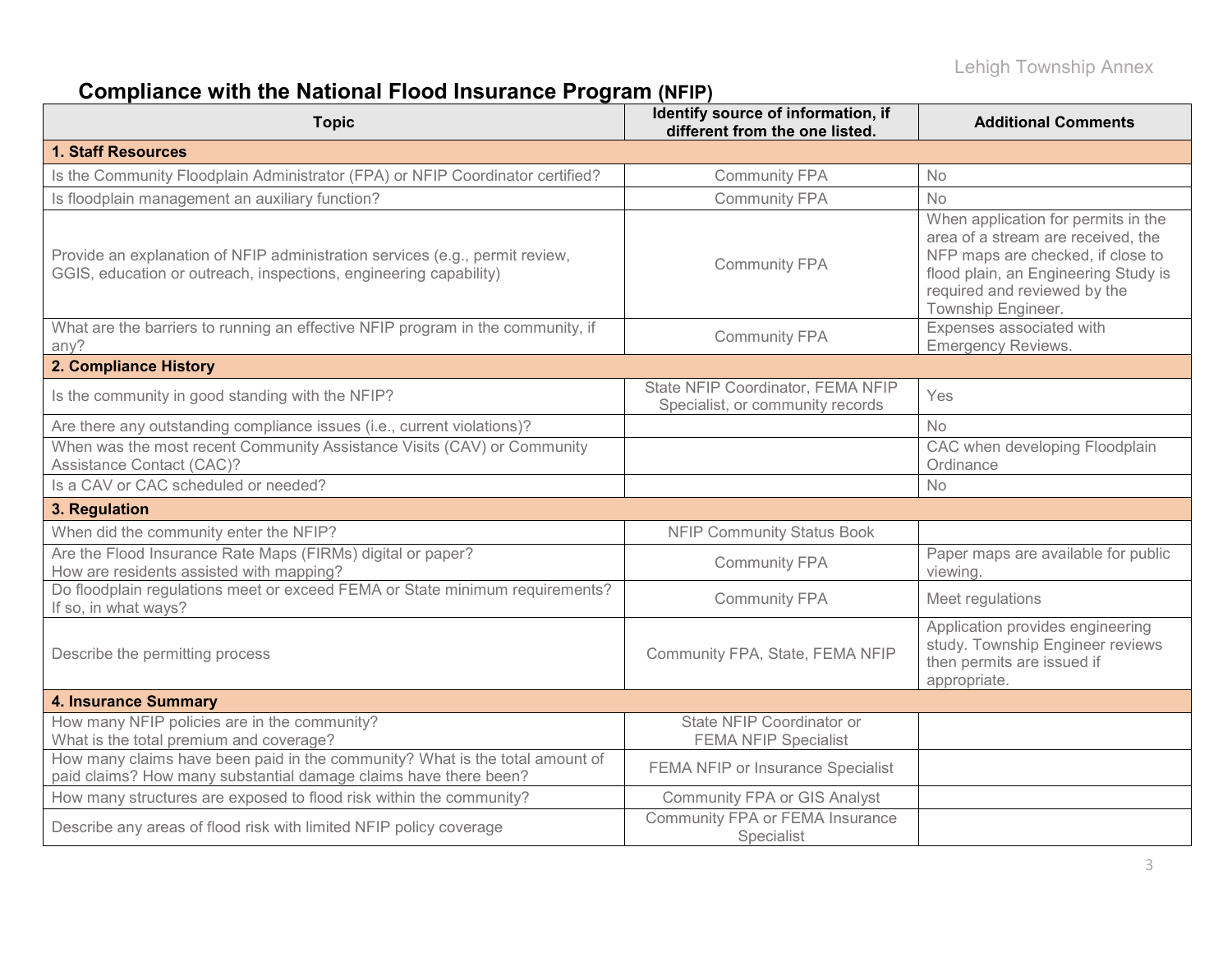### **Compliance with the National Flood Insurance Program (NFIP) –** *continued*

| <b>Topic</b>                                                                            | Identify source of information, if<br>different from the one listed.     | <b>Additional Comments</b> |
|-----------------------------------------------------------------------------------------|--------------------------------------------------------------------------|----------------------------|
| 5. Community Rating System (CRS)                                                        |                                                                          |                            |
| Does the community participate in CRS?                                                  | Community FPA, State, or FEMA NFIP                                       | - No                       |
| If so, what is the community's CRS Class Ranking?                                       | Flood Insurance Manual<br>(http://www.fema.gov/floodinsurancemanual.gov) | N/A                        |
| What categories and activities provide CRS points and how can the Class be<br>improved? |                                                                          | N/A                        |
| Does the plan include CRS planning requirements?                                        | Community FPA, FEMA CRS<br>Coordinator, or ISO representative            | N/A                        |

### **Community Assets**

Community assets are defined to include anything that is important to the character as well as the function of a community, and can be described in four categories, they are; people, economy, natural environment and built environment. Please identify the community assets and location under each category.

- **1. People**
	- Concentrations of vulnerable populations such as the elderly, physically or mentally disabled, non-English speaking, and the medically or chemically dependent.

Liza's House Pond View Manor Hope Springs Hope Lutheran Senior Center

 Types of visiting populations where large numbers of people are concentrated such as visitors for special events and students.

Bethany Wesleyan Church Teddy Bear Day Care Woodstone Lodge Becky's Drive-In Theater Lehigh Elementary School Lorah's Farm (tractor pulls)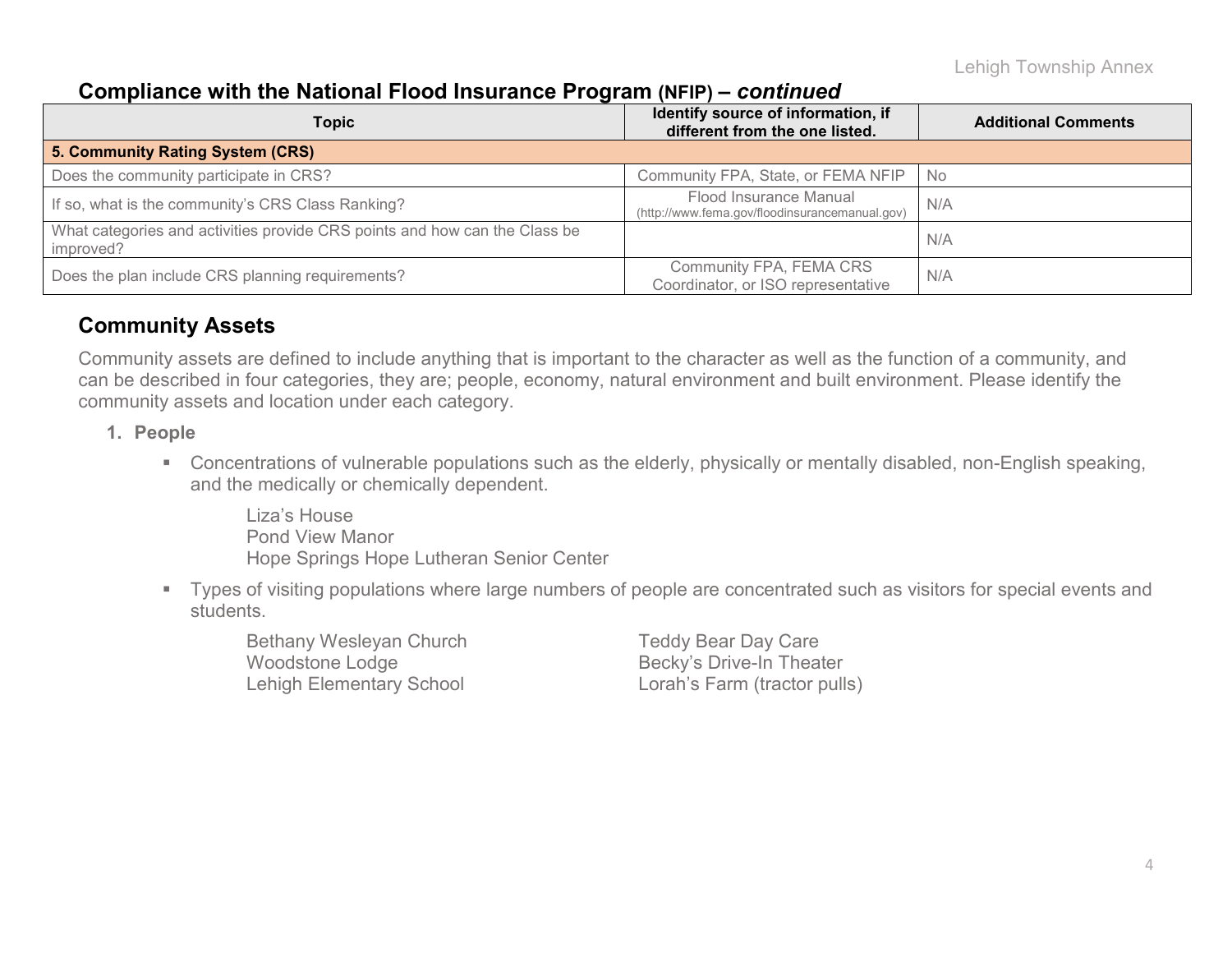### **Community Assets –** *continued*

#### **2. Economy**

Major employers, primary economic sectors such as agriculture and commercial centers where losses would have a severe impact on the community.

Carbon Lehigh Intermediate Unit Livengood Excavators

#### **3. Natural Environment**

Those areas / features that can provide protective functions that reduce the magnitude of hazard events such as, wetlands or riparian areas, and other environmental features important to protect.

| Lehigh River         | <b>Blue Mountain (forest)</b> |
|----------------------|-------------------------------|
| Indian Creek         | Appalachian Trail             |
| <b>Bertsch Creek</b> |                               |

#### **4. Built Environment**

 Existing structures such as, concentrations of buildings that may be more vulnerable to hazards based on location, age, construction type and / or condition of use.

Lehigh Township Historical Society Building

**Infrastructure systems such as water and wastewater facilities, power utilities, transportation systems,** communication systems, energy pipelines and storage.

Lehigh Township Municipal Authority water system & sewage system Bethlehem Water Treatment Plant Conrail Train Service Heritage Village – private water system

 High potential loss facilities such as, dams, locations that house hazardous materials, military and / or civilian defense installations.

Bethlehem Water Treatment Plant Conrail Train Service – hauling of hazardous materials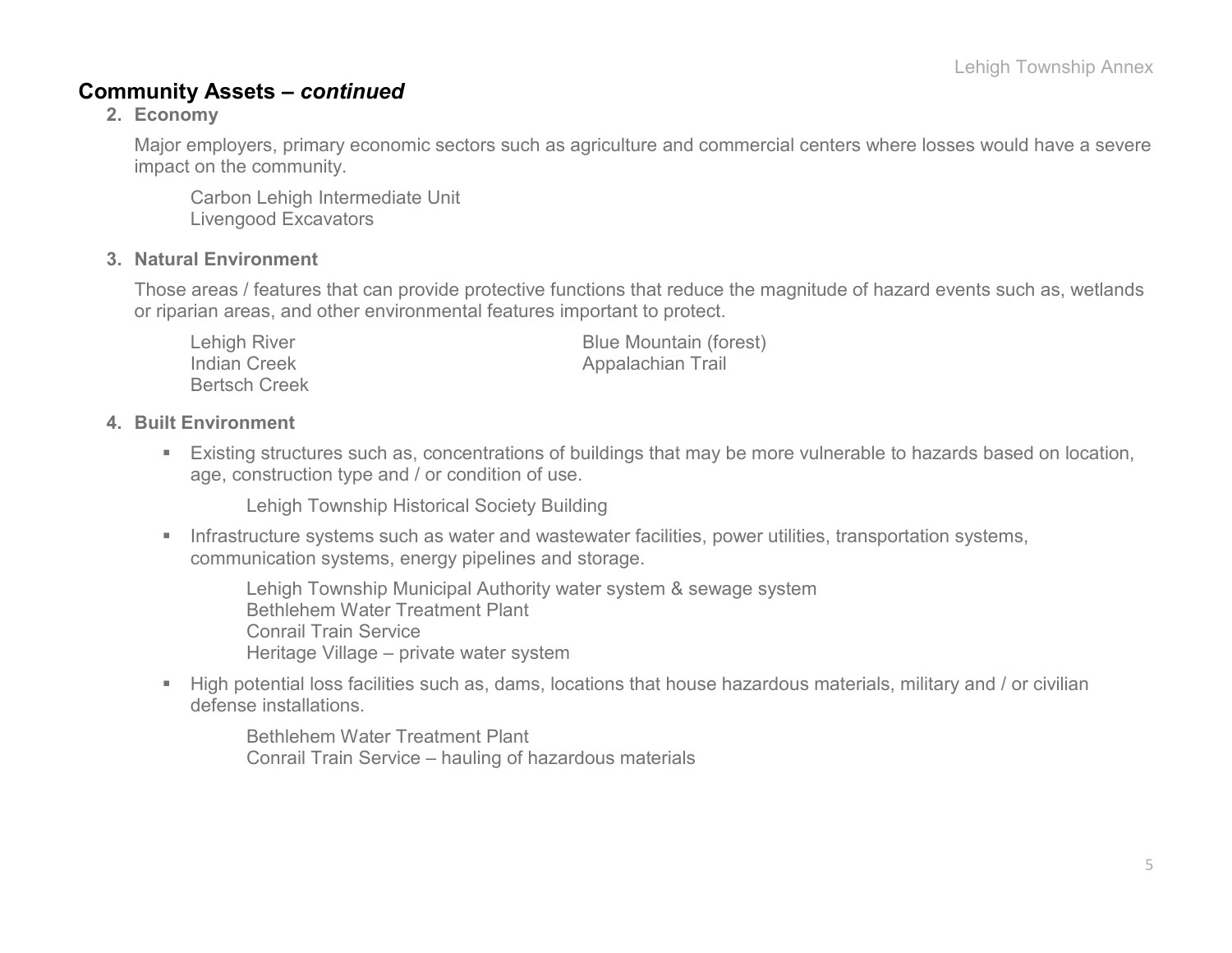### **Community Assets –** *continued*

 Critical facilities such as, hospitals, medical facilities, police and fires stations, emergency operations centers, shelters, schools and airports / heliports.

Lehigh Township Fire Company

Lehigh Township Municipal Building Lehigh Township Elementary School<br>Lehigh Township Police Station Lehigh Township Elementary School<br>Bethany Wesleyan Church (shelter) Bethany Wesleyan Church (shelter)

Cultural / historical resources such as, museums, parks, stadiums, etc.

Lehigh Township Historical Society Building Indianland School House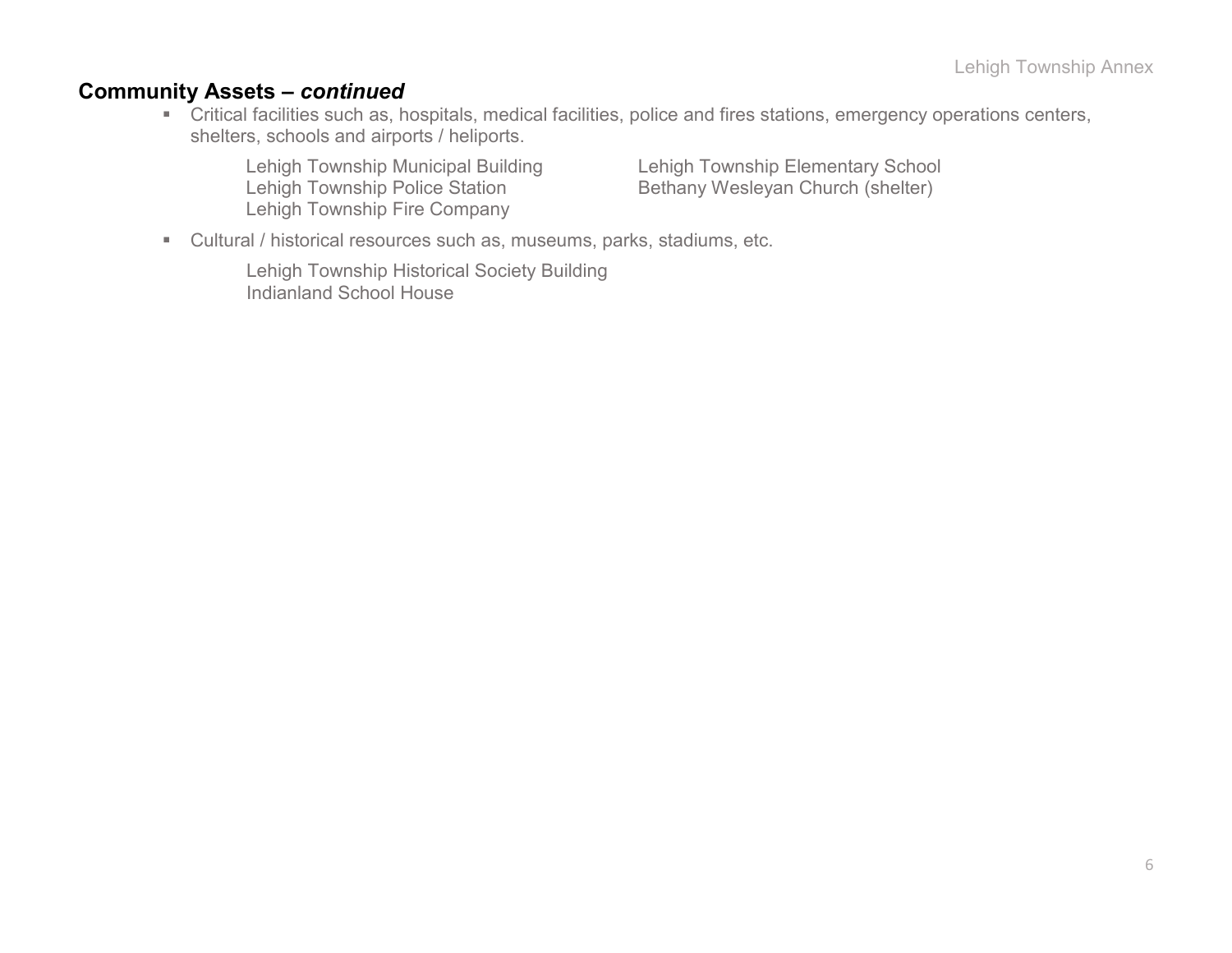# **Capability Assessment**

|                          |                                                                       | <b>Status</b>         |                                                              |                      |                                                                               | <b>Effect on</b><br><b>Hazard Loss</b>                 |                                                               | Has the 2013                                                                                     | How can                                                                    |                                      |
|--------------------------|-----------------------------------------------------------------------|-----------------------|--------------------------------------------------------------|----------------------|-------------------------------------------------------------------------------|--------------------------------------------------------|---------------------------------------------------------------|--------------------------------------------------------------------------------------------------|----------------------------------------------------------------------------|--------------------------------------|
| Capability               | <b>Regulatory</b><br>✓<br>$\checkmark$ Tools<br>$\checkmark$ Programs | Place<br>$\mathbf{a}$ | <b>Date</b><br><b>Adopted</b><br><b>or</b><br><b>Updated</b> | Development<br>Under | Department /<br><b>Agency</b><br><b>Responsible</b>                           | <b>Reduction:</b><br>-Supports<br>-Neutral<br>-Hinders | <b>Change since</b><br>2013 Plan?<br>+ Positive<br>- Negative | Plan been<br>integrated<br>into the<br><b>Regulatory</b><br><b>Tool/Program</b><br>? If so, how? | these<br>capabilities<br>be expanded<br>and improved<br>to reduce<br>risk? | <b>Additional</b><br><b>Comments</b> |
|                          | Comprehensive Plan                                                    | $\times$              | 8/4/1999                                                     | $\times$             |                                                                               |                                                        |                                                               |                                                                                                  |                                                                            | Currently<br>under review            |
|                          | Capital Improvement Plan                                              | X                     | 11/2016                                                      |                      |                                                                               |                                                        |                                                               |                                                                                                  |                                                                            |                                      |
|                          | Economic Development Plan                                             |                       |                                                              |                      |                                                                               |                                                        |                                                               |                                                                                                  |                                                                            |                                      |
|                          | Continuity of Operations Plan                                         |                       |                                                              |                      |                                                                               |                                                        |                                                               |                                                                                                  |                                                                            |                                      |
|                          | Stormwater Management Plan /<br>Ordinance                             | $\times$              | 3/8/2016                                                     |                      |                                                                               |                                                        |                                                               |                                                                                                  |                                                                            |                                      |
| & Regulatory             | Open Space Management Plan<br>(or Parks/Rec., Greenways Plan)         |                       |                                                              |                      |                                                                               |                                                        |                                                               |                                                                                                  |                                                                            |                                      |
|                          | <b>Natural Resource Protection Plan</b>                               |                       |                                                              |                      |                                                                               |                                                        |                                                               |                                                                                                  |                                                                            |                                      |
|                          | <b>Transportation Plan</b>                                            |                       |                                                              |                      |                                                                               |                                                        |                                                               |                                                                                                  |                                                                            |                                      |
|                          | <b>Historic Preservation Plan</b>                                     |                       |                                                              |                      |                                                                               |                                                        |                                                               |                                                                                                  |                                                                            |                                      |
| Planning                 | Floodplain Management Plan                                            | $\boldsymbol{\times}$ | 7/8/2014                                                     |                      | Township                                                                      |                                                        | $+$                                                           |                                                                                                  |                                                                            |                                      |
|                          | <b>Farmland Preservation</b>                                          |                       |                                                              |                      |                                                                               |                                                        |                                                               |                                                                                                  |                                                                            |                                      |
| $\overline{\phantom{0}}$ | <b>Evacuation Plan</b>                                                |                       |                                                              |                      |                                                                               |                                                        |                                                               |                                                                                                  |                                                                            |                                      |
|                          | Disaster Recovery Plan                                                |                       |                                                              |                      |                                                                               |                                                        |                                                               |                                                                                                  |                                                                            |                                      |
|                          | <b>Hazard Mitigation Plan</b>                                         | $\boldsymbol{\times}$ | 11/2018                                                      |                      | Lehigh Valley<br>Planning<br>Commission,<br>County<br>Emergency<br>Management |                                                        |                                                               | N/A                                                                                              |                                                                            |                                      |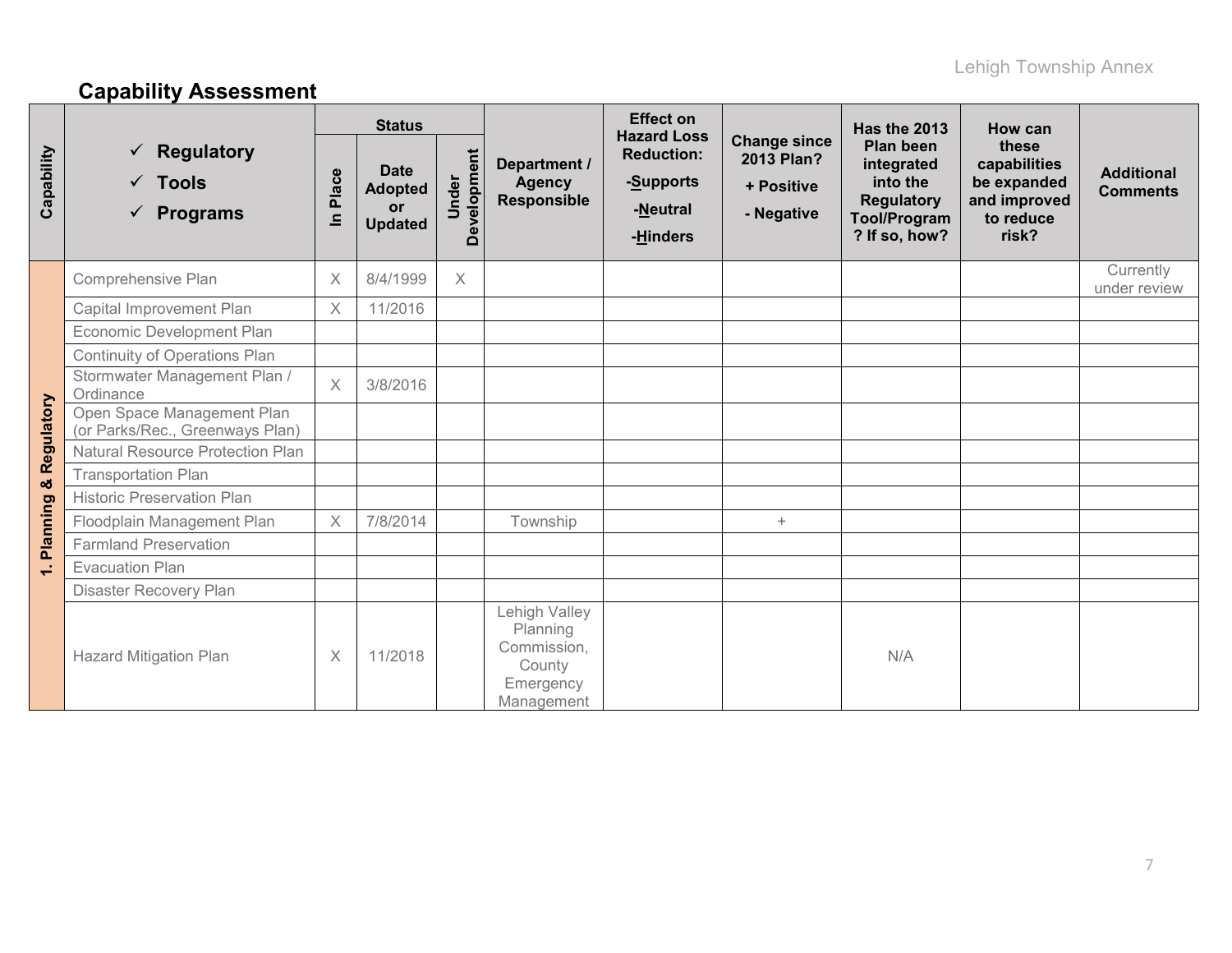|                 |                                                                        | <b>Status</b>         |                                                       |                      |                                                      | <b>Effect on</b>                                                             |                                                               | <b>Has the 2013</b>                                                                              | How can                                                                    |                                                        |
|-----------------|------------------------------------------------------------------------|-----------------------|-------------------------------------------------------|----------------------|------------------------------------------------------|------------------------------------------------------------------------------|---------------------------------------------------------------|--------------------------------------------------------------------------------------------------|----------------------------------------------------------------------------|--------------------------------------------------------|
| Capability      | $\checkmark$ Regulatory<br>$\checkmark$ Tools<br>$\checkmark$ Programs | Place<br>$\mathbf{a}$ | <b>Date</b><br><b>Adopted</b><br>or<br><b>Updated</b> | Under<br>Development | Department /<br><b>Agency</b><br><b>Responsible</b>  | <b>Hazard Loss</b><br><b>Reduction:</b><br>-Supports<br>-Neutral<br>-Hinders | <b>Change since</b><br>2013 Plan?<br>+ Positive<br>- Negative | Plan been<br>integrated<br>into the<br><b>Regulatory</b><br><b>Tool/Program</b><br>? If so, how? | these<br>capabilities<br>be expanded<br>and improved<br>to reduce<br>risk? | <b>Additional</b><br><b>Comments</b>                   |
| Regulatory<br>ೲ | <b>Emergency Operations Plan</b>                                       | $\times$              | 1/2019                                                |                      | Fownship &<br>Emergency<br>Management<br>Coordinator |                                                                              | $\ddot{}$                                                     |                                                                                                  |                                                                            |                                                        |
|                 | <b>Zoning Regulations</b>                                              | X                     | 4/3/2002                                              |                      | Township                                             |                                                                              |                                                               |                                                                                                  |                                                                            | Updates to<br>several<br>sections of the<br>ordinance. |
| <b>Planning</b> | <b>Floodplain Regulations</b>                                          | $\times$              | 7/8/2014                                              |                      | Township                                             |                                                                              | $\ddot{}$                                                     |                                                                                                  |                                                                            |                                                        |
|                 | <b>NFIP Participation</b>                                              |                       |                                                       |                      |                                                      |                                                                              |                                                               |                                                                                                  |                                                                            |                                                        |
|                 | <b>Building Code</b>                                                   | $\times$              | 7/5/2004                                              |                      | State                                                |                                                                              |                                                               |                                                                                                  |                                                                            |                                                        |
| $\div$          | Fire Code                                                              |                       |                                                       |                      |                                                      |                                                                              |                                                               |                                                                                                  |                                                                            |                                                        |
|                 | Other                                                                  |                       |                                                       |                      |                                                      |                                                                              |                                                               |                                                                                                  |                                                                            |                                                        |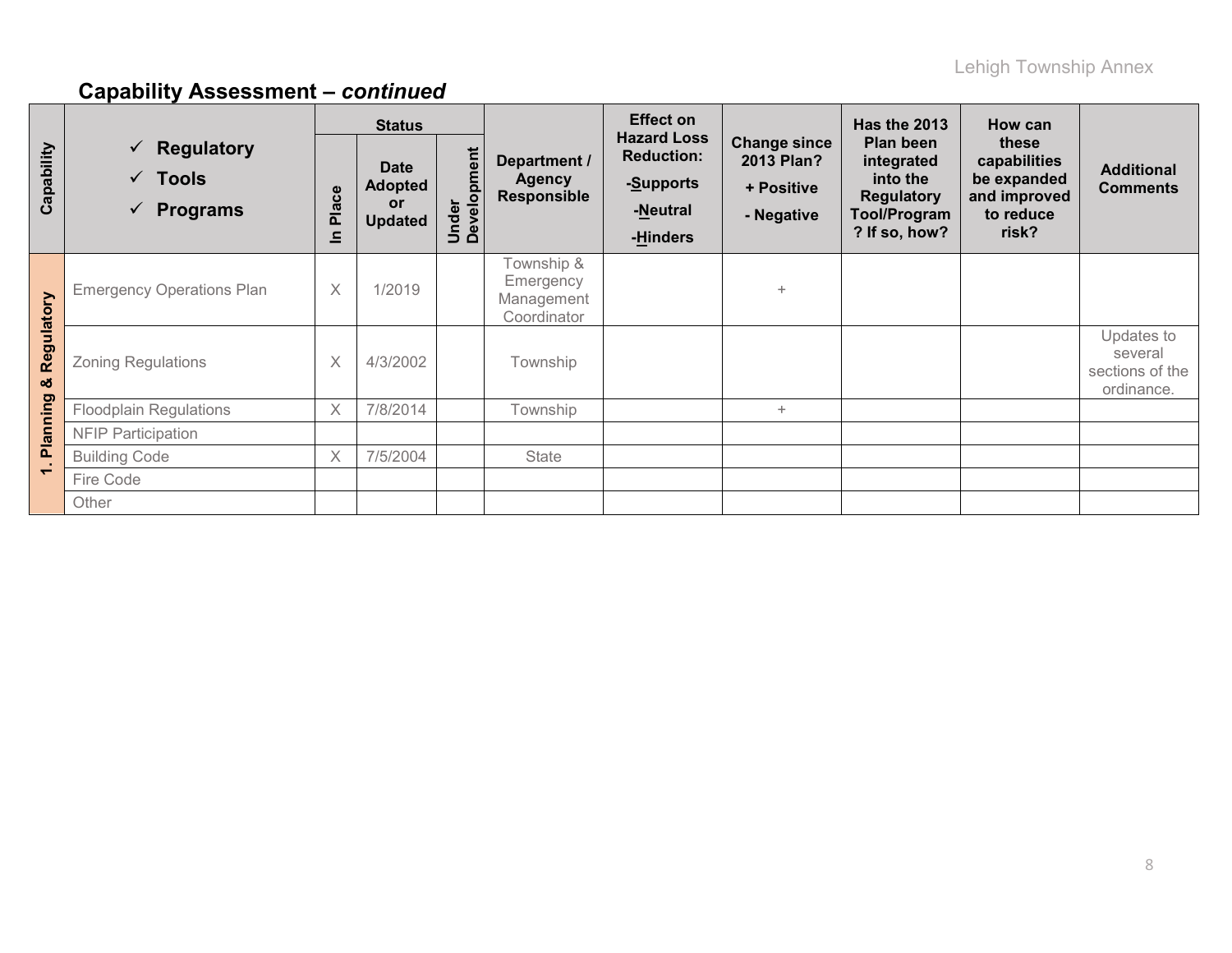| apability<br>ပ     | $\checkmark$ Staff<br><b>Personnel</b><br>$\checkmark$<br><b>Resources</b><br>✓                                                  | <b>Yes</b> | <b>No</b> | Department /<br><b>Agency</b> | <b>Change since</b><br>2013 Plan?<br>+ Positive<br>- Negative | How can these<br>capabilities be<br>expanded and<br>improved to<br>reduce risk? | <b>Additional</b><br><b>Comments</b>                 |
|--------------------|----------------------------------------------------------------------------------------------------------------------------------|------------|-----------|-------------------------------|---------------------------------------------------------------|---------------------------------------------------------------------------------|------------------------------------------------------|
|                    | Planners (with land use / land development knowledge)                                                                            |            |           | Planning, Zoning              |                                                               |                                                                                 | Volunteer<br>Planning<br>Commission &<br><b>LVPC</b> |
|                    | Planners or engineers (with natural and / or human-caused hazards<br>knowledge)                                                  | $\times$   |           |                               |                                                               |                                                                                 | Appointed<br>Engineer                                |
| Technology         | Engineers or professionals trained in building and / or infrastructure<br>construction practices (including building inspectors) | $\times$   |           |                               |                                                               |                                                                                 | Appointed<br><b>Engineering Firm</b>                 |
| ×                  | <b>Emergency Manager</b>                                                                                                         | Χ          |           |                               |                                                               |                                                                                 | Volunteer with<br>Local EMC<br><b>Training Firm</b>  |
|                    | Floodplain administrator / manager                                                                                               | X.         |           | Zoning                        | <b>Yes</b>                                                    |                                                                                 |                                                      |
| Administrative     | Land surveyors                                                                                                                   |            |           |                               |                                                               |                                                                                 | Appointed by<br><b>Engineering Firm</b>              |
|                    | Staff familiar with the hazards of the community                                                                                 | $\times$   |           | Public Works                  |                                                               |                                                                                 |                                                      |
| $\dot{\mathbf{N}}$ | Personnel skilled in Geographical Information Systems (GIS) and /<br>or FEMA's HAZUS program                                     |            | X         |                               |                                                               |                                                                                 |                                                      |
|                    | Grant writers or fiscal staff to handle large / complex grants                                                                   |            | X         |                               |                                                               |                                                                                 |                                                      |
|                    | Other                                                                                                                            |            |           |                               |                                                               |                                                                                 |                                                      |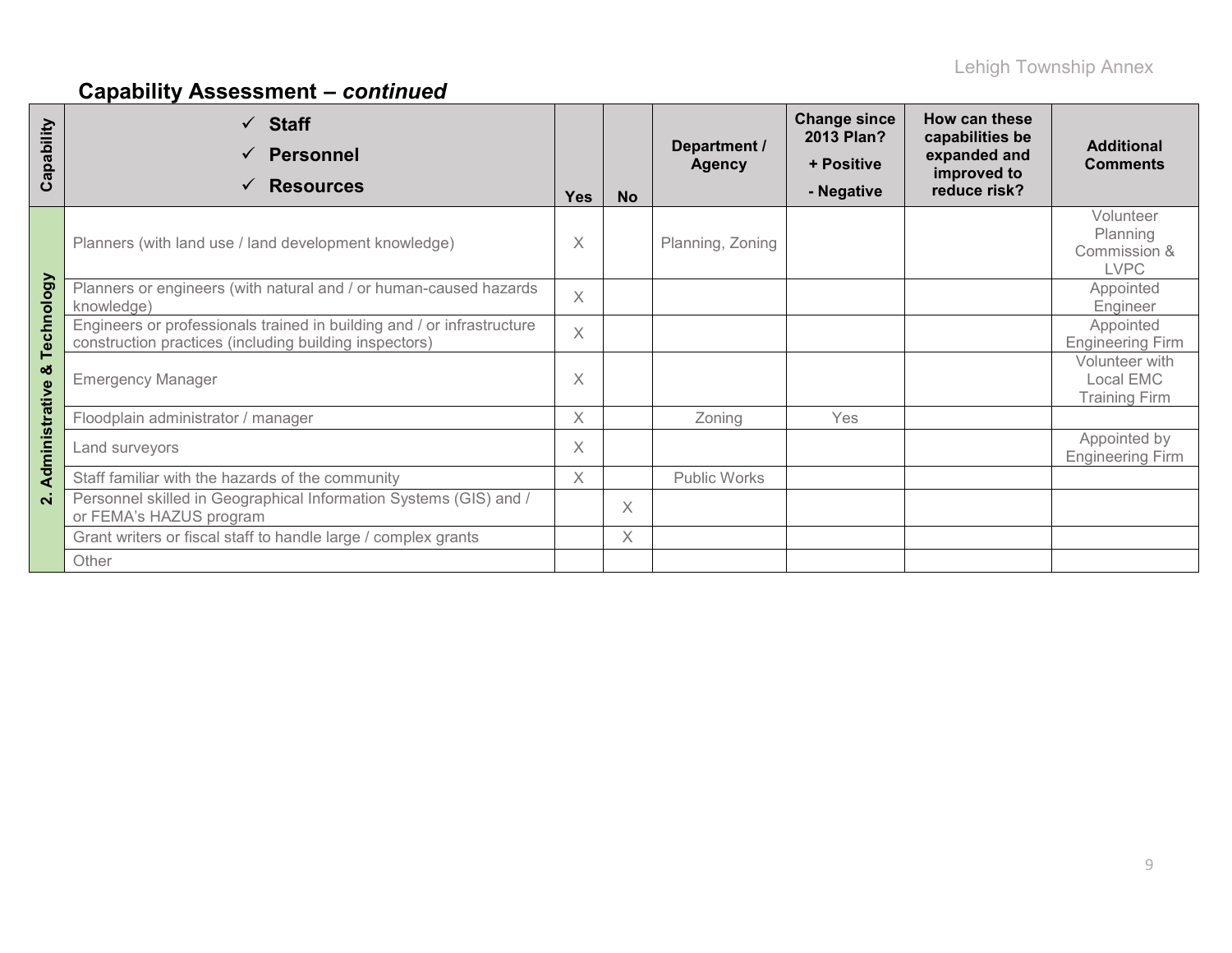| Capability                  |                                                         | <b>Yes</b> | <b>No</b> | Department /<br><b>Agency</b> | <b>Change since</b><br>2013 Plan?<br>+ Positive<br>- Negative | How can these<br>capabilities be<br>expanded and<br>improved to<br>reduce risk? | <b>Additional</b><br><b>Comments</b> |
|-----------------------------|---------------------------------------------------------|------------|-----------|-------------------------------|---------------------------------------------------------------|---------------------------------------------------------------------------------|--------------------------------------|
|                             | Capital improvement programming                         |            | X         |                               |                                                               |                                                                                 |                                      |
| ഗ<br>o                      | <b>Community Development Block Grants (CDBG)</b>        |            | $\times$  |                               | No longer<br>eligible.                                        |                                                                                 |                                      |
| Б                           | Special purposes taxes                                  |            | X         |                               |                                                               |                                                                                 |                                      |
| $\Phi$                      | Gas / Electricity utility fees                          |            | Χ         |                               |                                                               |                                                                                 |                                      |
| <u>ስረ</u><br>$\overline{5}$ | Water / Sewer fees                                      |            | Χ         |                               |                                                               |                                                                                 |                                      |
| ठ                           | Stormwater utility fees                                 |            | X         |                               |                                                               |                                                                                 |                                      |
| Fina                        | Development impact fees                                 |            | Χ         |                               |                                                               |                                                                                 |                                      |
|                             | General obligation, revenue, and / or special tax bonds |            | Χ         |                               |                                                               |                                                                                 |                                      |
| ∾                           | Partnering arrangements or intergovernmental agreements |            | Χ         |                               |                                                               |                                                                                 |                                      |
|                             | Other                                                   |            |           |                               |                                                               |                                                                                 |                                      |

| Capability                         | Program<br>$\checkmark$<br>Organization                                                                                                                           | <b>Yes</b> | <b>No</b> | Department /<br><b>Agency</b>   | <b>Change since</b><br>2013 Plan?<br>+ Positive<br>- Negative | How can these<br>capabilities be<br>expanded and<br>improved to<br>reduce risk? | <b>Additional</b><br><b>Comments</b> |
|------------------------------------|-------------------------------------------------------------------------------------------------------------------------------------------------------------------|------------|-----------|---------------------------------|---------------------------------------------------------------|---------------------------------------------------------------------------------|--------------------------------------|
|                                    | <b>Firewise Communities Certification</b>                                                                                                                         |            | X         |                                 |                                                               |                                                                                 |                                      |
|                                    | <b>StormReady Certification</b>                                                                                                                                   |            | X         |                                 |                                                               |                                                                                 |                                      |
|                                    | Natural disaster or safety-related school programs                                                                                                                |            | Χ         |                                 |                                                               |                                                                                 |                                      |
| <b>Outreach</b><br>οð<br>Education | Ongoing public education or information programs such as,<br>responsible water use, fire safety, household preparedness, and<br>environmental education.          | X          |           | Fire Department,<br>Police, EMC | More community<br>outreach.                                   | Greater<br>community<br>involvement.                                            |                                      |
|                                    | Public-private partnership initiatives addressing disaster related<br>issues.                                                                                     |            | X         |                                 |                                                               |                                                                                 |                                      |
|                                    | Local citizen groups or non-profit organizations focused on<br>environmental protection, emergency preparedness, access and<br>functional needs populations, etc. |            | X         |                                 |                                                               |                                                                                 |                                      |
|                                    | Other                                                                                                                                                             |            |           |                                 |                                                               |                                                                                 |                                      |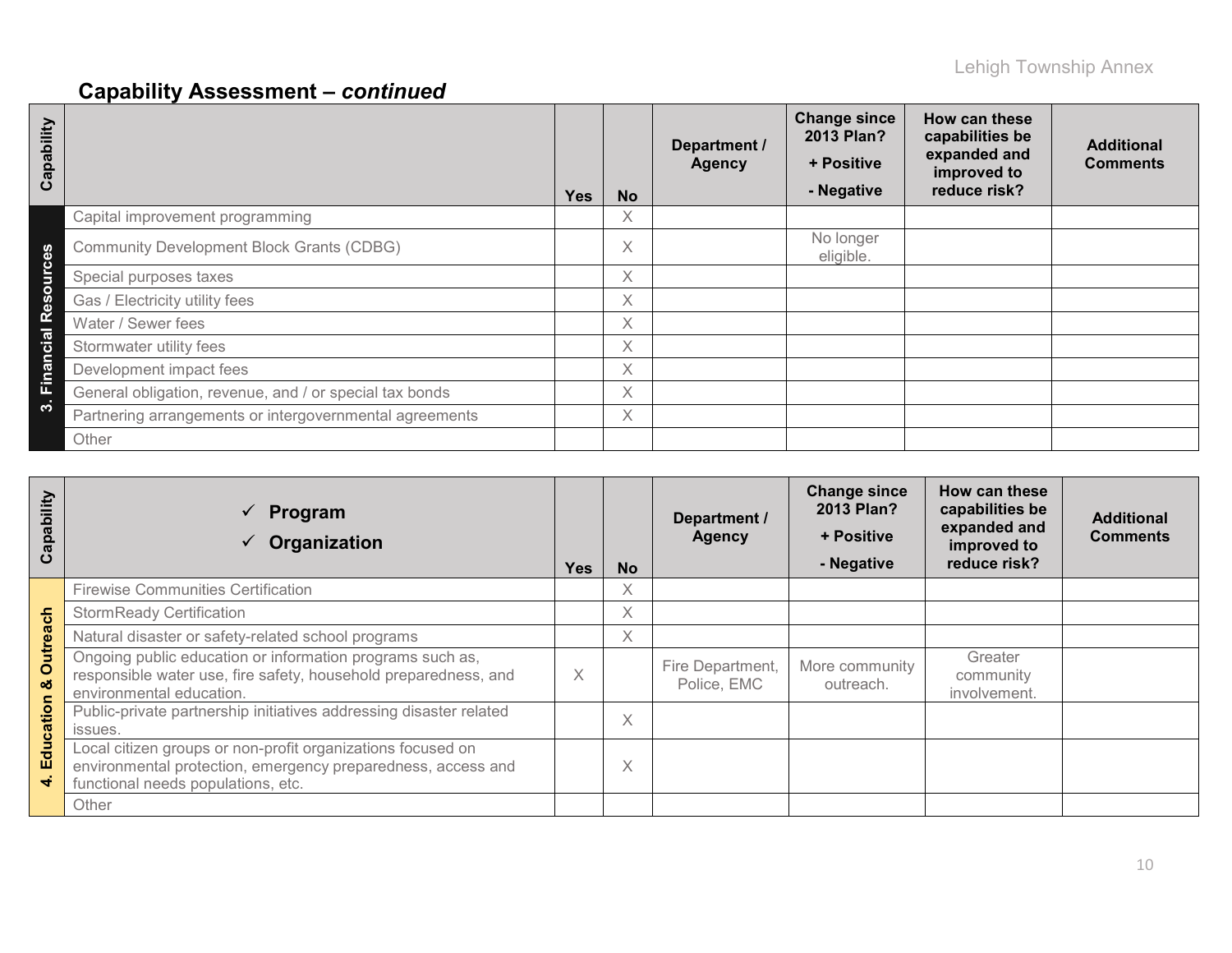| ubility          |                               | <b>Degree of Capability</b> |                 |      | <b>Change since the 2013 Hazard</b><br><b>Mitigation Plan?</b> | <b>Additional Comments</b> |
|------------------|-------------------------------|-----------------------------|-----------------|------|----------------------------------------------------------------|----------------------------|
| ga<br>ပဳ         |                               | Limited                     | <b>Moderate</b> | High | If so, how?                                                    |                            |
| Ĕ                | Planning and Regulatory       |                             | Χ               |      | Updated Floodplain Ordinance.                                  |                            |
| Self –<br>sssmer | Administrative and Technical  |                             | ∧               |      |                                                                |                            |
| 5. Sel           | Financial                     | Χ                           |                 |      |                                                                |                            |
|                  | <b>Education and Outreach</b> |                             | ∧               |      | Greater community outreach.                                    |                            |

### **Known or Anticipated Future Development / Redevelopment**

| Development /<br><b>Property Name</b> | <b>Type of Development</b> | <b>Number of Structures</b> | Location                                       | <b>Known Hazard Zone</b> | <b>Description / Status</b>            |
|---------------------------------------|----------------------------|-----------------------------|------------------------------------------------|--------------------------|----------------------------------------|
| Northwoods                            | Residential                | 175                         | Heritage Lane                                  |                          | In planning process                    |
| <b>Hilltop Center</b>                 | Mixed Use                  | 500                         | Cherryville Road -<br><b>Seminary Property</b> |                          | Starting planning process<br>in spring |
| Top of Mountain Estates               | Residential                | 50                          | Timberline & Quince                            |                          | Approved                               |
| <b>Cherryville Partners</b>           | Commercial                 |                             | Rt. 248 &<br><b>Blue Mountain Drive</b>        | High volume traffic      | Approved - Intersection<br>improvement |
| Wynnefield Manor                      | Residential                | 25                          | Blue Mountain Drive &<br>Cherryville Road      |                          |                                        |

# **Natural & Non-Natural Event History Specific to Lehigh Township**

| <b>Type of Event and Date(s)</b>        | <b>FEMA Disaster #</b><br>(if applicable) | Local Damage(s) or Loss(es)                                                |
|-----------------------------------------|-------------------------------------------|----------------------------------------------------------------------------|
| Snowstorm (1/23/2016)                   | DR-4267-PA                                | Short-term road closures in multiple locations.                            |
| Flooding / Rain Event (8/2018)          | DR-4408-PA                                | Damage to numerous roadways due to flooding.                               |
| Pennsylvania COVID-19 Pandemic - 1/2020 | DR-4506-PA                                | Emergency Protective measures to combat COVID-19 Pandemic.                 |
| <b>Remnants of Hurricane Ida</b>        | DR-4618-PA                                | Assistance to eligible individuals and families affected by this disaster. |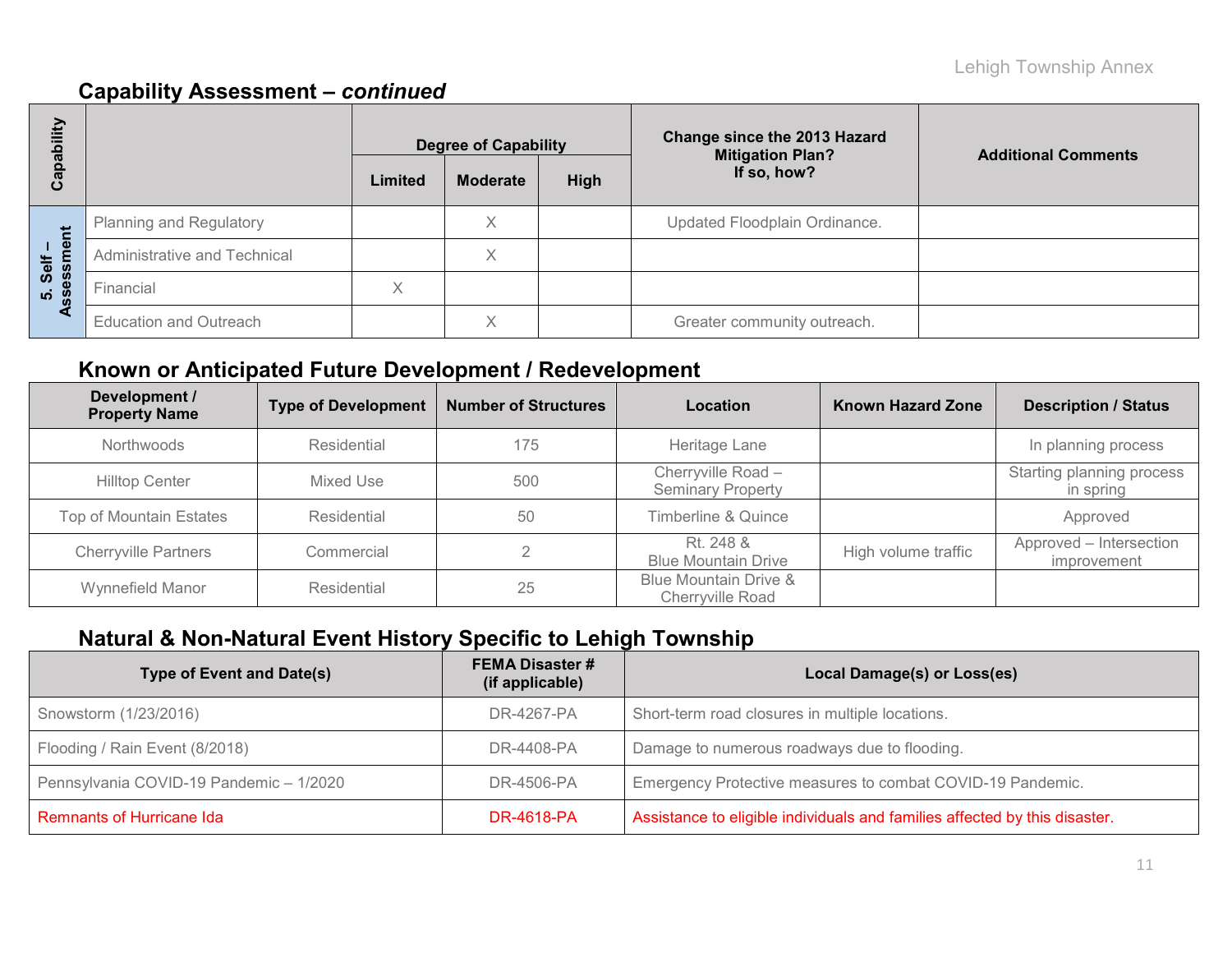# **2013 Municipal Action Plan Status**

|                         |                                                                                                                                                                                                                                                                                                                                                                                                                                                                                                                                                                                                                                                                                                                                                                                                                                                                                                                                                                                                                                                                                                                                                                                                                                                   | <b>Status</b>          |                            |             |           |              |                                                                                                            |
|-------------------------|---------------------------------------------------------------------------------------------------------------------------------------------------------------------------------------------------------------------------------------------------------------------------------------------------------------------------------------------------------------------------------------------------------------------------------------------------------------------------------------------------------------------------------------------------------------------------------------------------------------------------------------------------------------------------------------------------------------------------------------------------------------------------------------------------------------------------------------------------------------------------------------------------------------------------------------------------------------------------------------------------------------------------------------------------------------------------------------------------------------------------------------------------------------------------------------------------------------------------------------------------|------------------------|----------------------------|-------------|-----------|--------------|------------------------------------------------------------------------------------------------------------|
|                         | <b>Existing Mitigation Action</b><br>(from 2013 Hazard Mitigation Plan)                                                                                                                                                                                                                                                                                                                                                                                                                                                                                                                                                                                                                                                                                                                                                                                                                                                                                                                                                                                                                                                                                                                                                                           | No Progress<br>Unknown | Progress<br>$\overline{a}$ | Continuous  | Completed | Discontinued | <b>Additional Comments</b>                                                                                 |
| 1                       | Conduct and facilitate community and public education and outreach for residents<br>and businesses, focusing on increasing personal preparedness and an increased<br>awareness and use of available emergency warning and notification<br>systems/services (e.g. NY Alert, reverse 911). This effort shall include, but not be<br>limited to, the following to promote and effect natural hazard risk reduction:<br>Provide and maintain links to the HMP website, and regularly post notices on the<br>County/municipal homepage(s) referencing the HMP webpages. • Prepare and<br>distribute informational letters to flood vulnerable property owners and<br>neighborhood associations, explaining the availability of mitigation grant funding to<br>mitigate their properties, and instructing them on how they can learn more and<br>implement mitigation.<br>Use email notification systems and newsletters to better educate the public on<br>flood insurance, the availability of mitigation grant funding, and personal natural<br>hazard risk reduction measures.<br>Work with neighborhood associations, civic and business groups to disseminate<br>information on flood insurance and the availability of mitigation grant funding. |                        |                            | X           |           |              | Use of website, Nixle, social media for<br>public notification and awareness                               |
| $\overline{2}$          | Upgrade backup power at the Police Station to properly support police and<br>emergency management functions                                                                                                                                                                                                                                                                                                                                                                                                                                                                                                                                                                                                                                                                                                                                                                                                                                                                                                                                                                                                                                                                                                                                       | $\times$               |                            |             |           |              | Applied for FEMA Hazard Mitigation<br>Grant funding in 2019 FY.                                            |
|                         | Work with Northampton County EMS to install backup power at the Lehigh<br>3 Township Municipal Authority (Danielsville and Pennsville). This project is part of<br>the Northampton Countywide Generator Project, funded through 2008 LPDM.                                                                                                                                                                                                                                                                                                                                                                                                                                                                                                                                                                                                                                                                                                                                                                                                                                                                                                                                                                                                        |                        |                            |             | X         |              | Generators installed at plants and pump<br>stations Action not carried through to the<br>2018 Action Plan. |
| $\overline{\mathbf{4}}$ | Upgrade emergency communications systems                                                                                                                                                                                                                                                                                                                                                                                                                                                                                                                                                                                                                                                                                                                                                                                                                                                                                                                                                                                                                                                                                                                                                                                                          |                        |                            | $\mathsf X$ |           |              |                                                                                                            |
| $\overline{5}$          | Assess vulnerability of electric substation and, if warranted, secure funding to<br>mitigate.                                                                                                                                                                                                                                                                                                                                                                                                                                                                                                                                                                                                                                                                                                                                                                                                                                                                                                                                                                                                                                                                                                                                                     | $\times$               |                            |             |           |              |                                                                                                            |
| $6\phantom{1}$          | Retrofit structures located in hazard-prone areas to protect structures from future<br>damage, with repetitive loss and severe repetitive loss properties as priority.<br>Phase 1: Identify appropriate candidates for retrofitting based on cost-effectiveness<br>versus relocation.<br>Phase 2: Where retrofitting is determined to be a viable option, work with property<br>owners toward implementation of that action based on available funding from<br>FEMA and local match availability.                                                                                                                                                                                                                                                                                                                                                                                                                                                                                                                                                                                                                                                                                                                                                 | $\times$               |                            |             |           |              |                                                                                                            |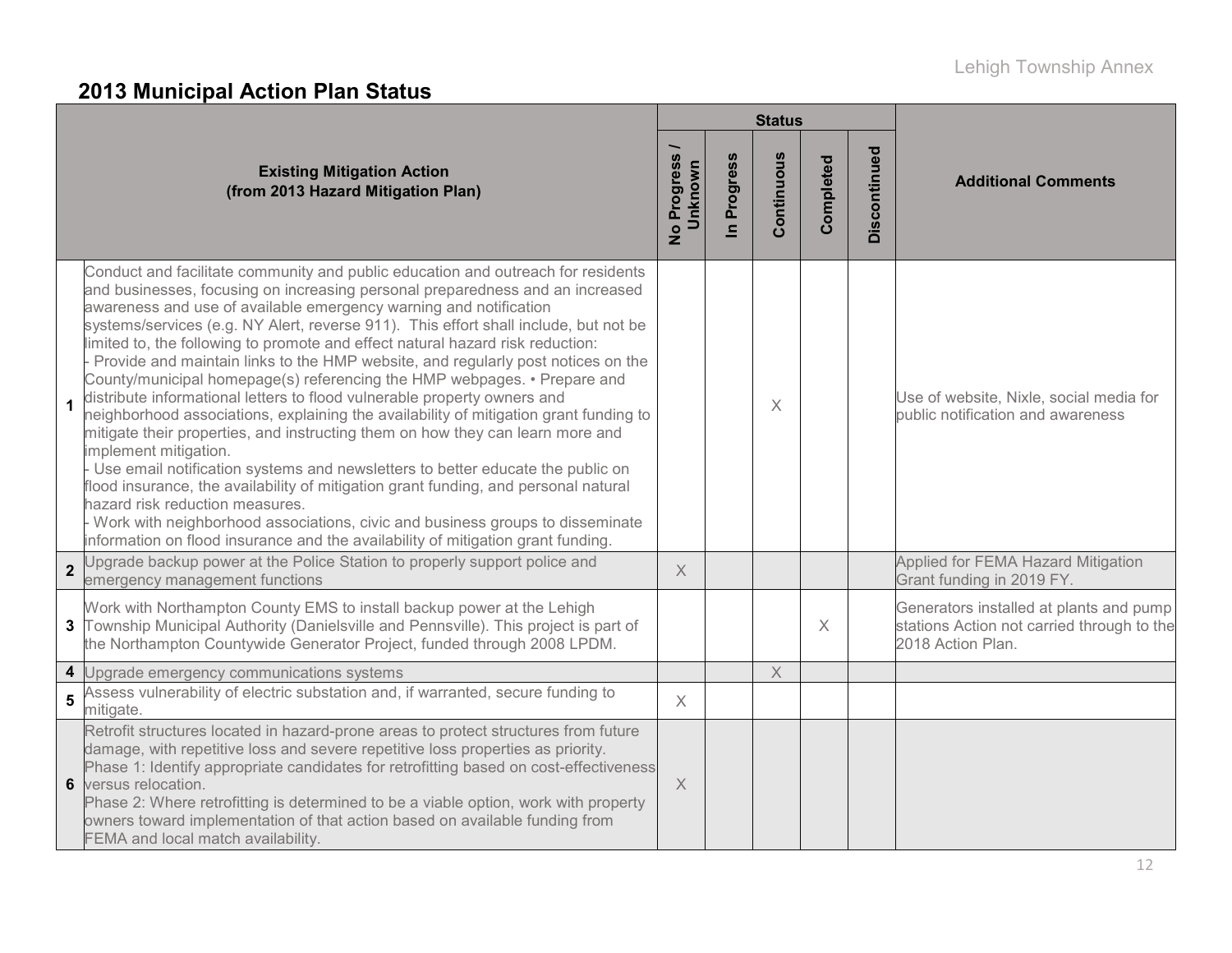# **2013 Municipal Action Plan Status –** *continued*

|                |                                                                                                                                                                                                                                                                                                                                                                                                                                                                                                                  | <b>Status</b>          |                                     |            |           |              |                            |
|----------------|------------------------------------------------------------------------------------------------------------------------------------------------------------------------------------------------------------------------------------------------------------------------------------------------------------------------------------------------------------------------------------------------------------------------------------------------------------------------------------------------------------------|------------------------|-------------------------------------|------------|-----------|--------------|----------------------------|
|                | <b>Existing Mitigation Action</b><br>(from 2013 Hazard Mitigation Plan)                                                                                                                                                                                                                                                                                                                                                                                                                                          | No Progress<br>Unknown | Progress<br>$\overline{\mathbf{z}}$ | Continuous | Completed | Discontinued | <b>Additional Comments</b> |
| $\overline{7}$ | Purchase, or relocate structures located in hazard- prone areas to protect<br>structures from future damage, with repetitive loss and severe repetitive loss<br>properties as priority.<br>Phase 1: Identify appropriate candidates for relocation based on cost-effectiveness<br>versus retrofitting.<br>Phase 2: Where relocation is determined to be a viable option, work with property<br>owners toward implementation of that action based on available funding from<br>FEMA and local match availability. | $\times$               |                                     |            |           |              |                            |
| 8              | Maintain compliance with and good-standing in the NFIP including adoption and<br>enforcement of floodplain management requirements (e.g. regulating all new and<br>substantially improved construction in Special Hazard Flood Areas), floodplain<br>identification and mapping, and flood insurance outreach to the community.<br>Further, continue to meet and/or exceed the minimum NFIP standards and criteria<br>through the following NFIP- related continued compliance actions identified below.         |                        |                                     | X          |           |              | Ordinance updated          |
| 9              | Begin the process to adopt higher regulatory standards to manage flood risk (i.e.<br>increased freeboard, cumulative substantial damage/improvements).                                                                                                                                                                                                                                                                                                                                                           |                        |                                     | $\times$   |           |              |                            |
| 10             | Determine if a Community Assistance Visit (CAV) or Community Assistance<br>Contact (CAC) is needed, and schedule if needed.                                                                                                                                                                                                                                                                                                                                                                                      | $\times$               |                                     |            |           |              |                            |
|                | Have designated NFIP Floodplain Administrator (FPA) become a Certified<br>11 Floodplain Manager through the ASFPM, and pursue relevant continuing education<br>training such as FEMA Benefit-Cost Analysis.                                                                                                                                                                                                                                                                                                      | X                      |                                     |            |           |              |                            |
|                | Participate in the Community Rating System (CRS) to further manage flood risk<br>and reduce flood insurance premiums for NFIP policyholders. This shall start with<br>12 the submission to FEMA-DHS of a Letter of Intent to join CRS, followed by the<br>completion and submission of an application to the program once the community's<br>current compliance with the NFIP is established                                                                                                                     | $\times$               |                                     |            |           |              |                            |
|                | <b>13</b> Archive elevation certificates                                                                                                                                                                                                                                                                                                                                                                                                                                                                         | $\times$               |                                     |            |           |              |                            |
| 14             | Continue to support the implementation, monitoring, maintenance, and updating of<br>this Plan, as defined in Section 7.0                                                                                                                                                                                                                                                                                                                                                                                         |                        | $\times$                            |            |           |              |                            |
| 15             | Complete the ongoing updates of the Comprehensive Emergency Management<br>Plans                                                                                                                                                                                                                                                                                                                                                                                                                                  |                        | $\times$                            |            |           |              |                            |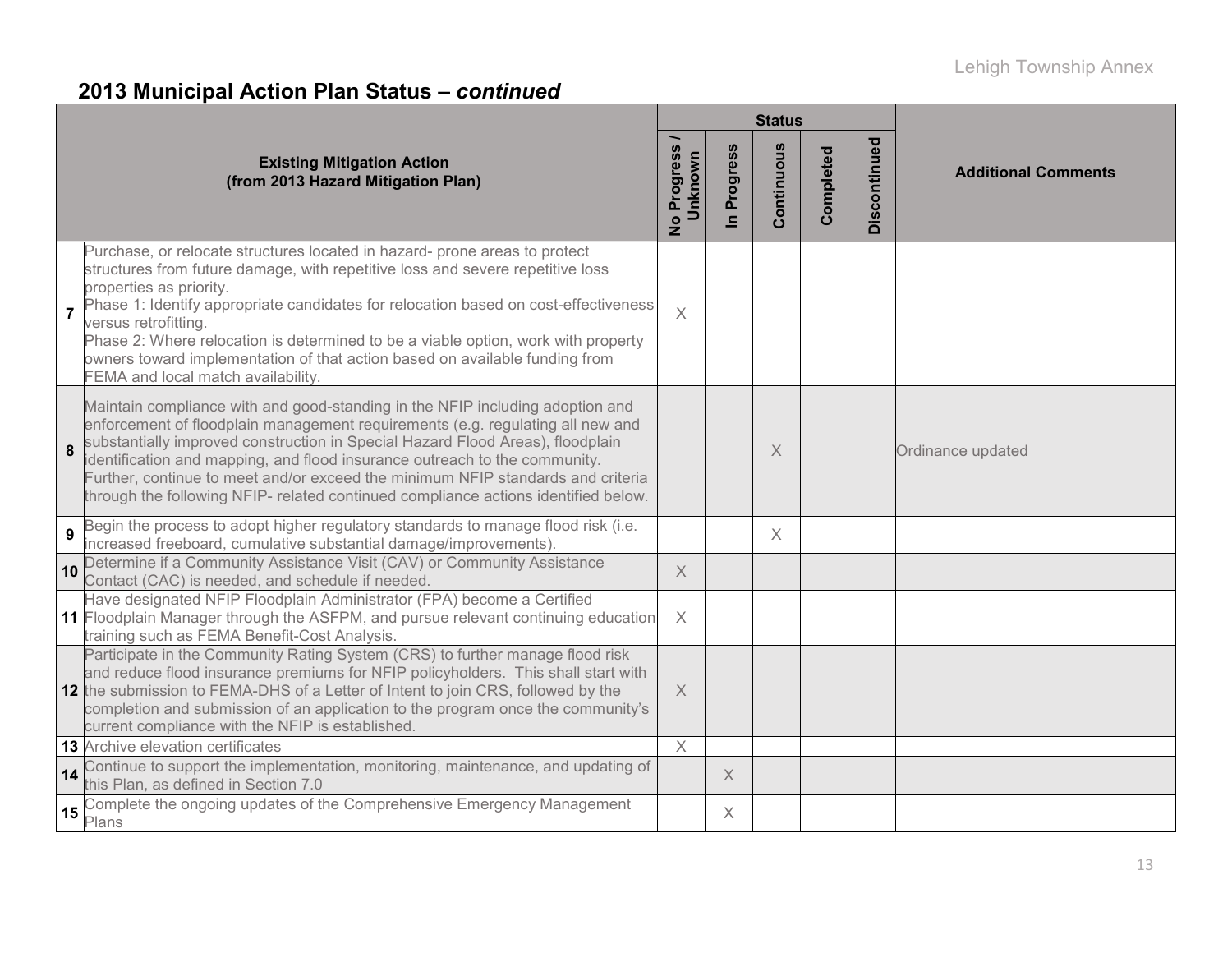### **2013 Municipal Action Plan Status –** *continued*

|                                                                                                                                                                                                                                                                                           |                                      |          | <b>Status</b>              |                   |                         |                            |
|-------------------------------------------------------------------------------------------------------------------------------------------------------------------------------------------------------------------------------------------------------------------------------------------|--------------------------------------|----------|----------------------------|-------------------|-------------------------|----------------------------|
| <b>Existing Mitigation Action</b><br>(from 2013 Hazard Mitigation Plan)                                                                                                                                                                                                                   | Jnknown<br>ັບ<br>ວັ<br>$\frac{1}{2}$ | σ.       | ntinuo<br>ō<br>$\mathbf C$ | ਹ<br>omplete<br>Ŏ | ਠ<br><b>Discontinue</b> | <b>Additional Comments</b> |
| 16 Create/enhance/maintain mutual aid agreements with neighboring communities for<br>continuity of operations.                                                                                                                                                                            |                                      | $\times$ |                            |                   |                         |                            |
| Identify and develop agreements with entities that can provide support with<br>17 FEMA/PEMA paperwork after disasters; qualified damage assessment personnel –<br>Inprove post-disaster capabilities – damage assessment; FEMA/PEMA paperwork<br>compilation, submissions, record-keeping | $\times$                             |          |                            |                   |                         |                            |
| Work with regional agencies (i.e. County and PEMA) to help develop damage<br>18 assessment capabilities at the local level through such things as training programs,<br>engineers).                                                                                                       |                                      | X        |                            |                   |                         |                            |

#### **Notes:**

**1.** Actions not carried through to the 2018 Action Plan are so noted.

**2.** To maintain National Flood Insurance Program (NFIP) compliance, actions related to the NFIP were carried through to the 2018 Action Plan even if identified by the municipality as completed.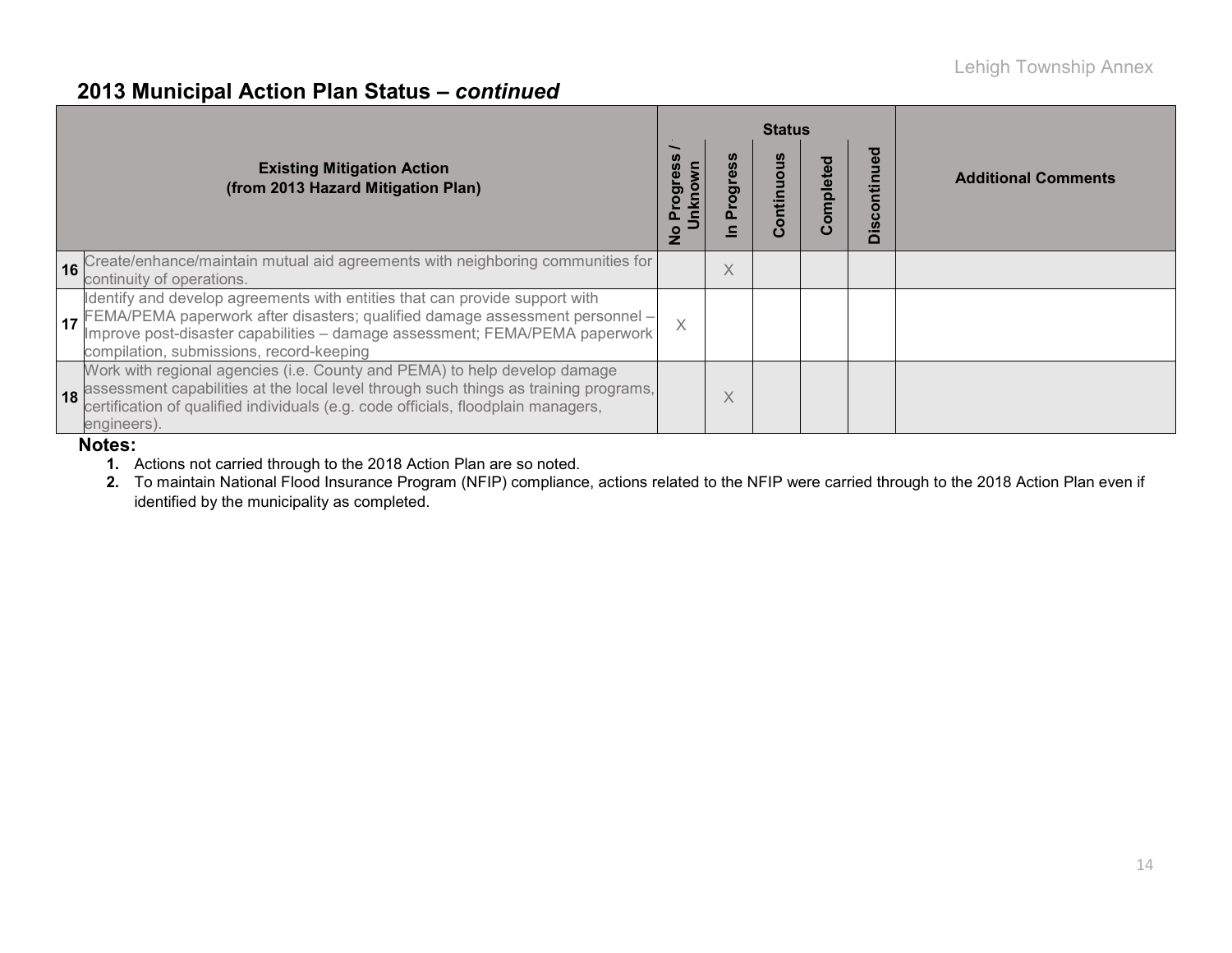# **2018 Mitigation Action Plan**

|                         | <b>Mitigation Action</b>                                                                                                                                                                                                                                                                                                                                                                                                                                                                                                 | <b>Mitigation</b><br><b>Technique</b><br><b>Category</b> | Hazard(s)<br><b>Addressed</b>                                                  | <b>Priority</b><br>(H/M/L) | <b>Estimated</b><br>Cost | <b>Potential</b><br><b>Funding</b>                                                                                | Lead<br>Agency /<br><b>Department</b>                                                                                        | Implementation<br><b>Schedule</b>                                    | <b>Applies to</b><br>New and / or<br><b>Existing</b><br><b>Structures</b> |
|-------------------------|--------------------------------------------------------------------------------------------------------------------------------------------------------------------------------------------------------------------------------------------------------------------------------------------------------------------------------------------------------------------------------------------------------------------------------------------------------------------------------------------------------------------------|----------------------------------------------------------|--------------------------------------------------------------------------------|----------------------------|--------------------------|-------------------------------------------------------------------------------------------------------------------|------------------------------------------------------------------------------------------------------------------------------|----------------------------------------------------------------------|---------------------------------------------------------------------------|
|                         | Continued to utilize Nixle and township<br>website for public information /<br>notification.                                                                                                                                                                                                                                                                                                                                                                                                                             | Education &<br>Awareness                                 | All Hazards                                                                    | High                       | $\sqrt{a}$               | N/A                                                                                                               | Municipality                                                                                                                 | Ongoing                                                              | N/A                                                                       |
|                         | Upgrade backup power at the Police<br>Station to properly support police and<br><b>2</b> emergency management functions.<br>Include generator costs in Capital<br>Improvement Planning.                                                                                                                                                                                                                                                                                                                                  | Structure &<br>Infrastructure                            | Winter<br>Storm,<br>Windstorm,<br>Lightning<br>Strike, Utility<br>Interruption | High                       | \$25,000                 | Grants,<br>Municipal<br><b>Budget</b>                                                                             | Municipality                                                                                                                 | Short-term (5<br>years)                                              | N/A                                                                       |
| $\mathbf{3}$            | Upgrade emergency communications<br>systems                                                                                                                                                                                                                                                                                                                                                                                                                                                                              | Structure &<br>Infrastructure                            | All Hazards                                                                    | High                       | Medium                   | Available<br>Grant<br>Programs;<br>Municipal<br><b>Budget</b>                                                     | Municipality<br>through Police<br>Department                                                                                 | Short-term<br>(depending on<br>funding)                              | N/A                                                                       |
| $\overline{\mathbf{4}}$ | Assess vulnerability of electric<br>substation and, if warranted, secure<br>funding to mitigate.                                                                                                                                                                                                                                                                                                                                                                                                                         | Education &<br>Awareness                                 | Flood,<br>Utility<br>Interruption                                              | High                       | Medium-<br><b>High</b>   | Available<br>Grant<br>Programs;<br>Municipal<br><b>Budget</b>                                                     | Municipality<br>(via Municipal<br>Engineer/NFIP<br>Floodplain<br>Administrator)<br>with support<br>from PEMA,<br><b>FEMA</b> | Short-term<br>assessment, long-<br>term<br>(depending on<br>funding) | Existing                                                                  |
| 5                       | Retrofit structures located in hazard-<br>prone areas to protect structures from<br>future damage, with repetitive loss and<br>severe repetitive loss properties as<br>priority.<br>Phase 1: Identify appropriate candidates<br>for retrofitting based on cost-<br>effectiveness versus relocation.<br>Phase 2: Where retrofitting is<br>determined to be a viable option, work<br>with property owners toward<br>implementation of that action based on<br>available funding from FEMA and local<br>match availability. | Structure &<br>Infrastructure                            | Flood                                                                          | Medium-<br>High            | High                     | <b>FEMA</b><br>Mitigation<br>Grant<br>Programs<br>and local<br>budget (or<br>property<br>owner) for<br>cost share | Municipality<br>(via Municipal<br>Engineer/NFIP<br>Floodplain<br>Administrator)<br>with support<br>from PEMA,<br><b>FEMA</b> | Long-term<br>(depending on<br>funding)                               | Existing                                                                  |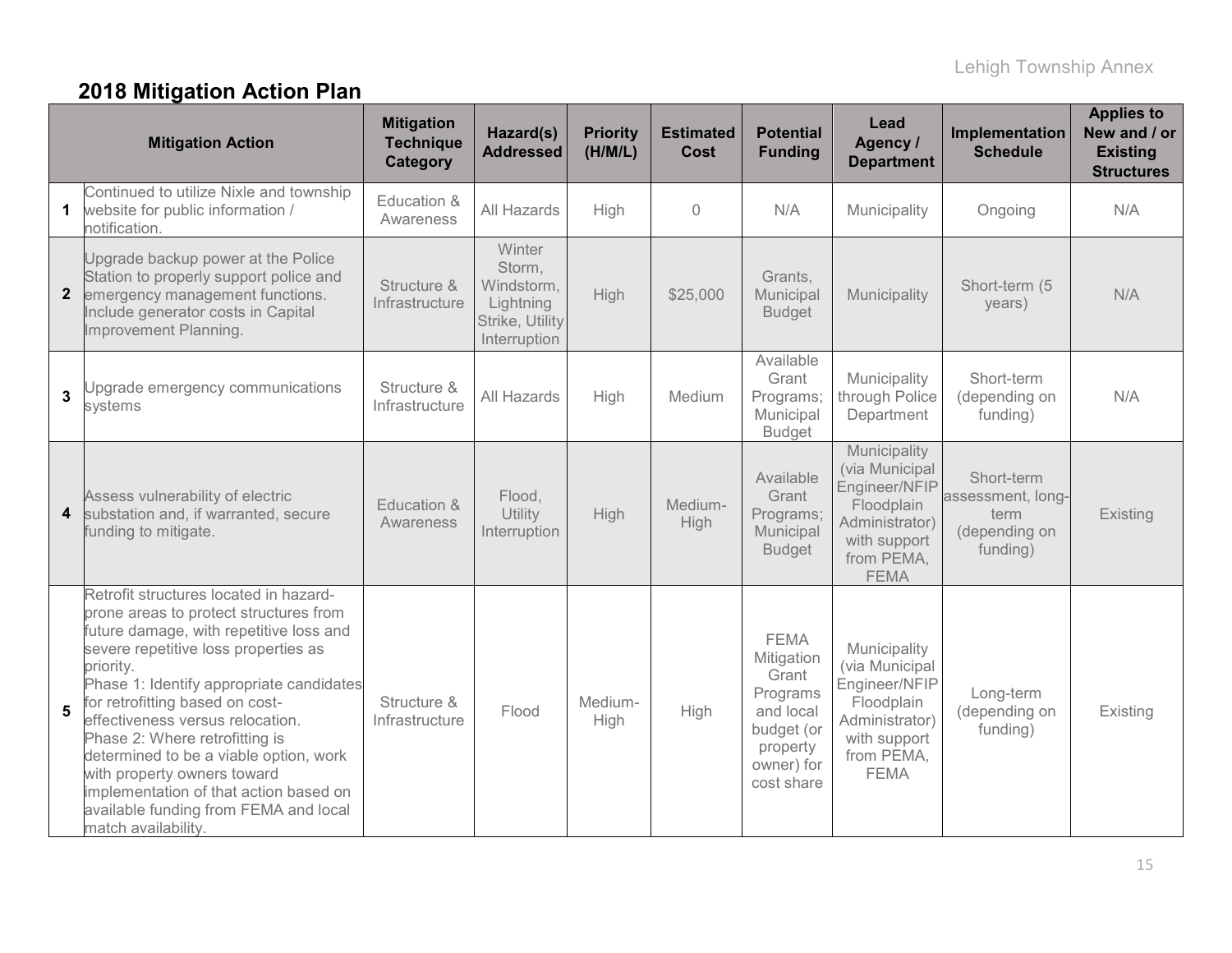|                | <b>Mitigation Action</b>                                                                                                                                                                                                                                                                                                                                                                                                                                                                                                          | <b>Mitigation</b><br><b>Technique</b><br>Category | Hazard(s)<br><b>Addressed</b> | <b>Priority</b><br>(H/M/L) | <b>Estimated</b><br><b>Cost</b> | <b>Potential</b><br><b>Funding</b>                                                                                | Lead<br>Agency /<br><b>Department</b>                                                                                            | Implementation<br><b>Schedule</b>      | <b>Applies to</b><br>New and / or<br><b>Existing</b><br><b>Structures</b> |
|----------------|-----------------------------------------------------------------------------------------------------------------------------------------------------------------------------------------------------------------------------------------------------------------------------------------------------------------------------------------------------------------------------------------------------------------------------------------------------------------------------------------------------------------------------------|---------------------------------------------------|-------------------------------|----------------------------|---------------------------------|-------------------------------------------------------------------------------------------------------------------|----------------------------------------------------------------------------------------------------------------------------------|----------------------------------------|---------------------------------------------------------------------------|
| 6              | Purchase, or relocate structures located<br>in hazard- prone areas to protect<br>structures from future damage, with<br>repetitive loss & severe repetitive loss<br>properties as priority.<br>Phase 1: Identify appropriate candidates<br>for relocation based on cost-<br>effectiveness versus retrofitting.<br>Phase 2: Where relocation is<br>determined to be a viable option, work<br>with property owners toward<br>implementation of that action based on<br>available funding from FEMA and local<br>match availability. | Structure &<br>Infrastructure                     | Flood                         | Medium-<br>High            | High                            | <b>FEMA</b><br>Mitigation<br>Grant<br>Programs<br>and local<br>budget (or<br>property<br>owner) for<br>cost share | Municipality<br>(via Municipal<br>Engineer/NFIP<br>Floodplain<br>Administrator)<br>with support<br>from PEMA,<br><b>FEMA</b>     | Long-term<br>(depending on<br>funding) | Existing                                                                  |
| $\overline{7}$ | Maintain compliance with & good<br>standing in the NFIP including adoption<br>& enforcement of floodplain<br>management requirements (e.g.<br>regulating all new and substantially<br>improved construction in Special Hazard<br>Flood Areas), floodplain identification &<br>mapping, & flood insurance outreach to<br>the community. Further, continue to<br>meet and/or exceed the minimum NFIP<br>standards & criteria through the<br>following NFIP- related continued<br>compliance actions identified below.               | Local plans &<br>Regulations                      | Flood                         | High                       | $Low -$<br>Medium               | Municipal<br><b>Budget</b>                                                                                        | Municipality<br>(via Municipal<br>Engineer/NFIP<br>Floodplain<br>Administrator)<br>with support<br>from PEMA,<br><b>ISO FEMA</b> | Ongoing                                | New &<br>Existing                                                         |
| 8              | Begin and/or continue the process to<br>adopt higher regulatory standards to<br>manage flood risk (i.e. increased<br>freeboard, cumulative substantial<br>damage/improvements).                                                                                                                                                                                                                                                                                                                                                   | Local plans &<br>Regulations                      | Flood                         | High                       | Low                             | Municipal<br><b>Budget</b>                                                                                        | Municipality<br>(via Municipal<br>Engineer/NFIP<br>Floodplain<br>Administrator)<br>with support<br>from PEMA,<br><b>FEMA</b>     | Short-term                             | New &<br><b>Existing</b>                                                  |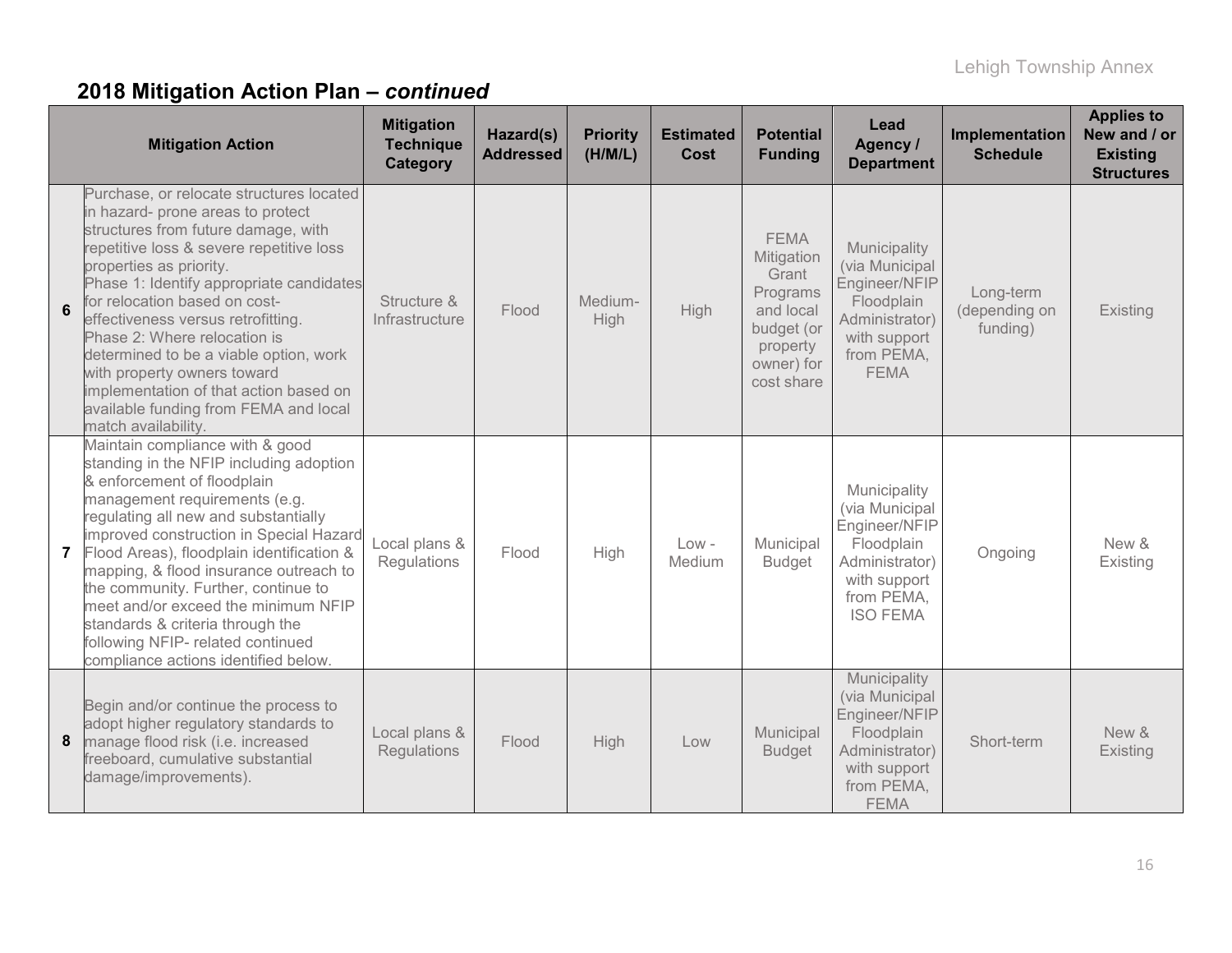|              | <b>Mitigation Action</b>                                                                                                                                                                                                                                                                                                                                                                                                | <b>Mitigation</b><br><b>Technique</b><br>Category | Hazard(s)<br><b>Addressed</b> | <b>Priority</b><br>(H/M/L) | <b>Estimated</b><br>Cost                  | <b>Potential</b><br><b>Funding</b>                                                                        | Lead<br>Agency /<br><b>Department</b>                                                                                                                                     | Implementation<br><b>Schedule</b>       | <b>Applies to</b><br>New and / or<br><b>Existing</b><br><b>Structures</b> |
|--------------|-------------------------------------------------------------------------------------------------------------------------------------------------------------------------------------------------------------------------------------------------------------------------------------------------------------------------------------------------------------------------------------------------------------------------|---------------------------------------------------|-------------------------------|----------------------------|-------------------------------------------|-----------------------------------------------------------------------------------------------------------|---------------------------------------------------------------------------------------------------------------------------------------------------------------------------|-----------------------------------------|---------------------------------------------------------------------------|
| $\mathbf{9}$ | Determine if a Community Assistance<br>Visit (CAV) or Community Assistance<br>Contact (CAC) is needed, and schedule<br>if needed.                                                                                                                                                                                                                                                                                       | Local plans &<br>Regulations                      | Flood                         | Medium                     | Low                                       | Municipal<br><b>Budget</b>                                                                                | <b>NFIP</b><br>Floodplain<br>Administrator<br>with support<br>from PA DEP,<br>PEMA, FEMA                                                                                  | Short-term                              | N/A                                                                       |
| 10           | Have designated NFIP Floodplain<br>Administrator (FPA) become a Certified<br>Floodplain Manager through the ASFPM<br>and/or pursue relevant continuing<br>education training such as FEMA<br>Benefit-Cost Analysis.                                                                                                                                                                                                     | Local plans<br>& Regulations                      | Flood                         | High                       | Low                                       | Municipal<br><b>Budget</b>                                                                                | <b>NFIP</b><br>Floodplain<br>Administrator                                                                                                                                | Short-term<br>(depending on<br>funding) | N/A                                                                       |
|              | Participate in the Community Rating<br>System (CRS) to further manage flood<br>risk and reduce flood insurance<br>premiums for NFIP policyholders. This<br>shall start with the submission to FEMA-<br><b>11</b> DHS of a Letter of Intent to join CRS,<br>followed by the completion and<br>submission of an application to the<br>program once the community's current<br>compliance with the NFIP is<br>established. | Local plans<br>& Regulations                      | Flood                         | Medium                     | Low                                       | Municipal<br><b>Budget</b>                                                                                | <b>NFIP</b><br>Floodplain<br>Administrator<br>with support<br>from PA DEP,<br>PEMA, FEMA                                                                                  | Short-term                              | N/A                                                                       |
| 12           | Obtain and archive elevation certificates<br>for NFIP compliance.                                                                                                                                                                                                                                                                                                                                                       | Local plans<br>& Regulations                      | Flood                         | High                       | Low                                       | Municipal<br><b>Budget</b>                                                                                | <b>NFIP</b><br>Floodplain<br>Administrator                                                                                                                                | Ongoing                                 | N/A                                                                       |
| 13           | Continue to support the implementation,<br>monitoring, maintenance, and updating<br>of this Plan, as defined in Section 7.0                                                                                                                                                                                                                                                                                             | All<br>Categories                                 | All Hazards                   | High                       | $Low - High$<br>(for<br>5-year<br>update) | Municipal<br>Budget,<br>possibly<br><b>FEMA</b><br>Mitigation<br>Grant<br>Funding for<br>5-year<br>update | Municipality<br>(via mitigation<br>planning point<br>of contacts)<br>with support<br>from Planning<br>Partners<br>(through their<br>Points of<br>Contact),<br><b>PEMA</b> | Ongoing                                 | New &<br>Existing                                                         |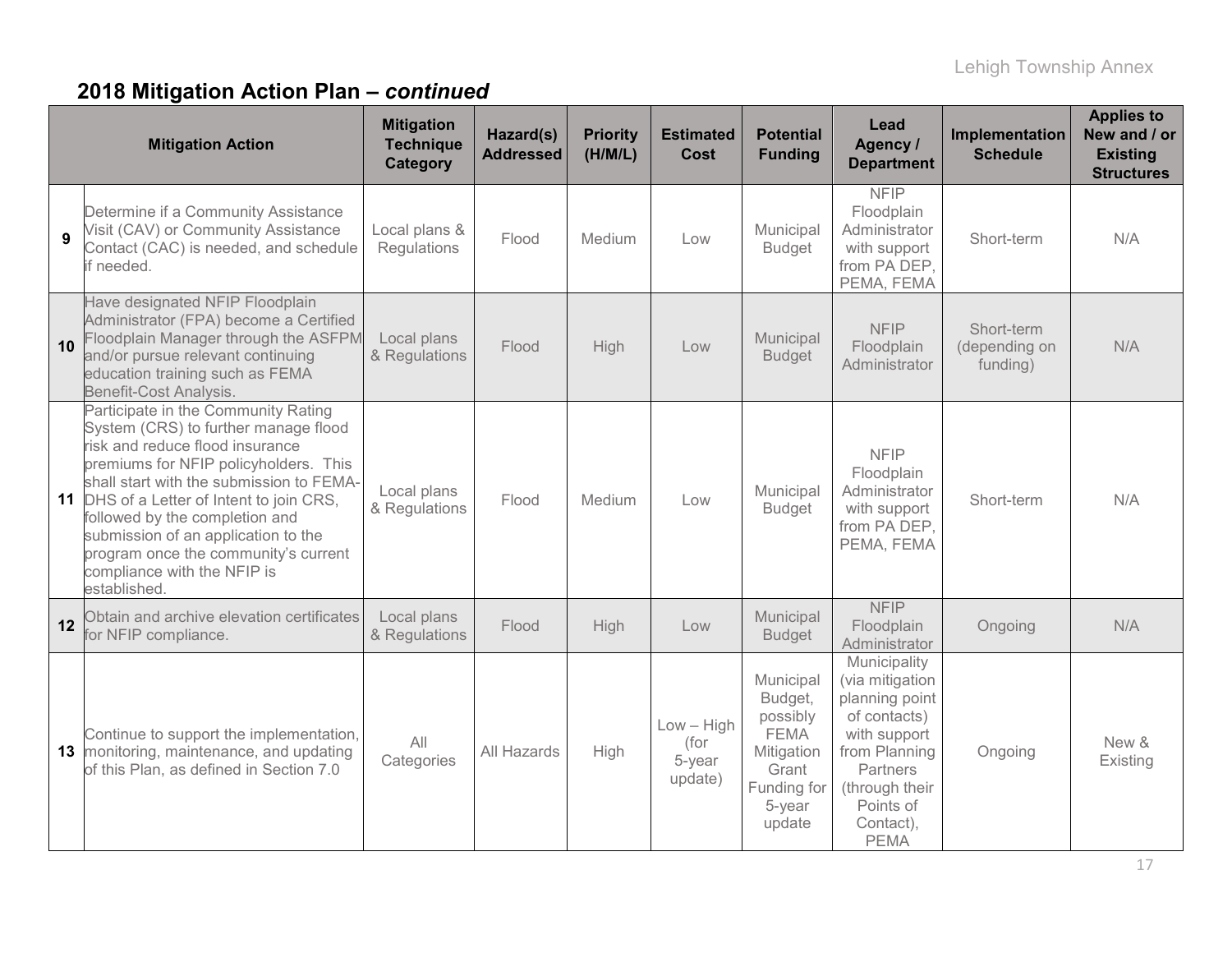|    | <b>Mitigation Action</b>                                                                                                                                                                                                                                                       | <b>Mitigation</b><br><b>Technique</b><br>Category | Hazard(s)<br><b>Addressed</b>                   | <b>Priority</b><br>(H/M/L) | <b>Estimated</b><br><b>Cost</b> | <b>Potential</b><br><b>Funding</b>                           | Lead<br>Agency /<br><b>Department</b>                                                   | Implementation<br><b>Schedule</b>              | <b>Applies to</b><br>New and / or<br><b>Existing</b><br><b>Structures</b> |
|----|--------------------------------------------------------------------------------------------------------------------------------------------------------------------------------------------------------------------------------------------------------------------------------|---------------------------------------------------|-------------------------------------------------|----------------------------|---------------------------------|--------------------------------------------------------------|-----------------------------------------------------------------------------------------|------------------------------------------------|---------------------------------------------------------------------------|
| 14 | Complete the ongoing updates of the<br><b>Comprehensive Emergency</b><br><b>Management Plans</b>                                                                                                                                                                               | Local plans<br>& Regulations                      | All Hazards                                     | High                       | Low                             | Municipal<br><b>Budget</b>                                   | Municipality<br>with support<br>from PEMA                                               | Ongoing                                        | New &<br>Existing                                                         |
| 15 | Create/enhance/maintain mutual aid<br>agreements with neighboring<br>communities for continuity of operations.                                                                                                                                                                 | All<br>Categories                                 | All Hazards                                     | High                       | Low                             | Municipal<br><b>Budget</b>                                   | Municipality<br>with support<br>from<br>Surrounding<br>municipalities<br>and County     | Ongoing                                        | New &<br>Existing                                                         |
| 16 | Develop and maintain capabilities to<br>process FEMA/PEMA paperwork after<br>disasters; qualified damage assessment<br>personnel - Improve post-disaster<br>capabilities - damage assessment;<br>FEMA/PEMA paperwork compilation,<br>submissions, record keeping.              | Education<br>& Awareness                          | <b>All Hazards</b>                              | Medium                     | Medium                          | Municipal<br><b>Budget</b>                                   | Municipality<br>with support<br>from County,<br>PEMA, FEMA                              | Short-term                                     | N/A                                                                       |
| 17 | Work with regional agencies (i.e. County<br>and PEMA) to help develop damage<br>assessment capabilities at the local<br>level through such things as training<br>programs, certification of qualified<br>individuals (e.g. code officials, floodplain<br>managers, engineers). | Education<br>& Awareness                          | <b>All Hazards</b>                              | Medium                     | Medium                          | Municipal<br>Budget,<br><b>FEMA HMA</b><br>grant<br>programs | Municipality<br>with support<br>from County,<br><b>PEMA</b>                             | Short-, long-term<br>(depending on<br>funding) | N/A                                                                       |
| 18 | Coordinate with the County Emergency<br>Management Agency and PA<br>Department of Health, which is<br>responsible for setting up points of<br>distribution and providers for<br>immunizations.                                                                                 | Local plans<br>& Regulations                      | Pandemic<br>and<br>Infectious<br><b>Disease</b> | Medium                     | Low                             | Municipal<br><b>Budget</b>                                   | Municipality,<br>working with<br><b>County EMA</b><br>and PA<br>Department of<br>Health | Ongoing                                        | N/A                                                                       |
| 19 | Devise an employee vaccination and<br>mmunization plan to prevent an<br>outbreak within the municipal employee<br>ranks.                                                                                                                                                       | Local plans<br>& Regulations                      | Pandemic<br>and<br>Infectious<br><b>Disease</b> | Medium                     | Low                             | Municipal<br><b>Budget</b>                                   | Municipality                                                                            | Short-term                                     | N/A                                                                       |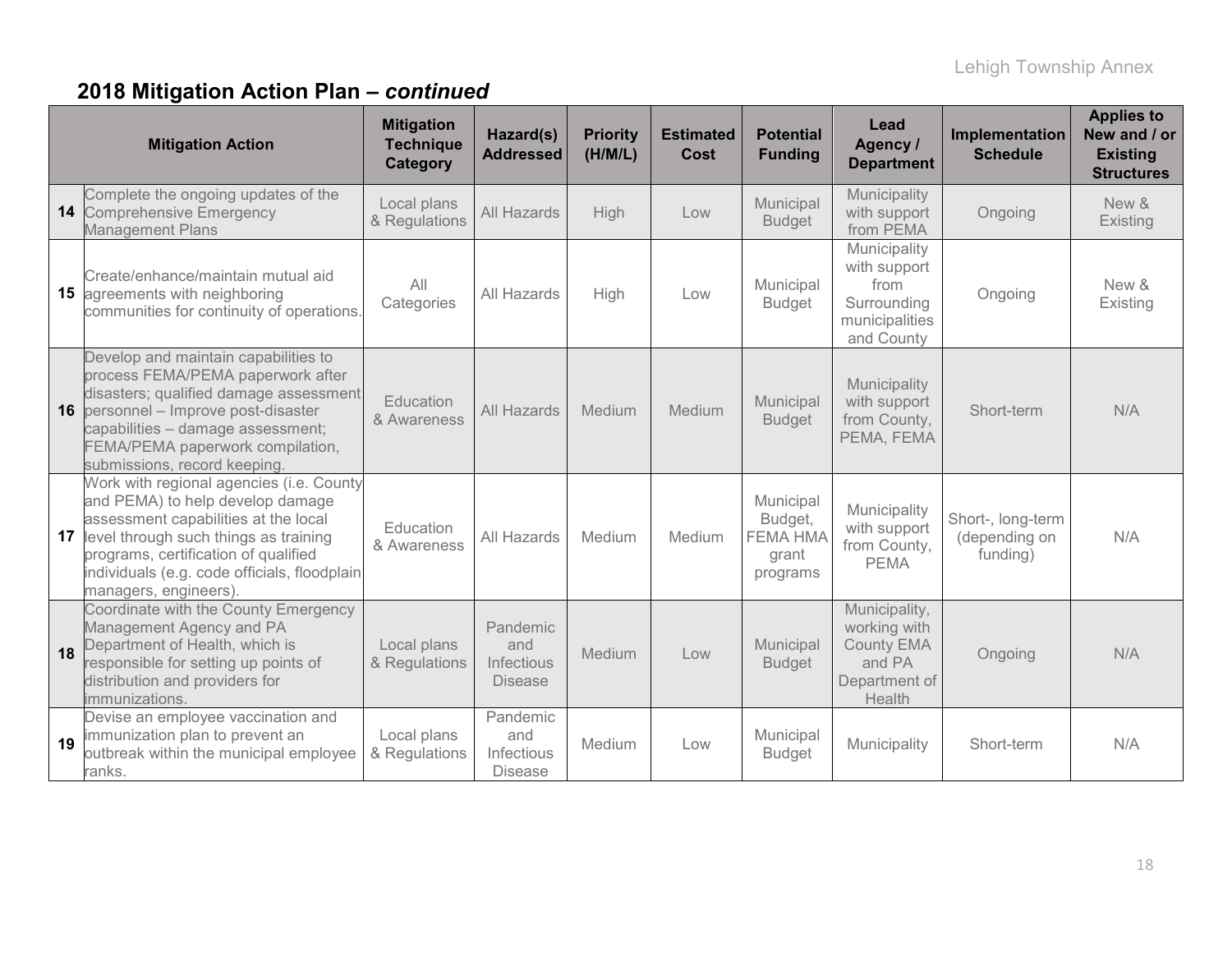|    | <b>Mitigation Action</b>                                                                                                                                                                                                                                                                                                            | <b>Mitigation</b><br><b>Technique</b><br>Category | Hazard(s)<br><b>Addressed</b>                   | <b>Priority</b><br>(H/M/L) | <b>Estimated</b><br><b>Cost</b> | <b>Potential</b><br><b>Funding</b>                                                              | Lead<br>Agency /<br><b>Department</b>         | Implementation<br><b>Schedule</b> | <b>Applies to</b><br>New and / or<br><b>Existing</b><br><b>Structures</b> |
|----|-------------------------------------------------------------------------------------------------------------------------------------------------------------------------------------------------------------------------------------------------------------------------------------------------------------------------------------|---------------------------------------------------|-------------------------------------------------|----------------------------|---------------------------------|-------------------------------------------------------------------------------------------------|-----------------------------------------------|-----------------------------------|---------------------------------------------------------------------------|
| 20 | Devise a municipal continuity of<br>operations plan to keep essential<br>services running in the event that a<br>significant portion of the workforce is<br>affected.                                                                                                                                                               | Local plans<br>& Regulations                      | Pandemic<br>and<br>Infectious<br><b>Disease</b> | Medium                     | Low                             | Municipal<br><b>Budget</b>                                                                      | Municipality                                  | Short-term                        | N/A                                                                       |
| 21 | Devise a public education and outreach<br>plan regarding disease prevention.                                                                                                                                                                                                                                                        | Education<br>& Awareness                          | Pandemic<br>and<br>Infectious<br><b>Disease</b> | Medium                     | Low                             | Municipal<br><b>Budget</b>                                                                      | Municipality                                  | Ongoing                           | N/A                                                                       |
| 22 | Provide education and outreach to<br>residents regarding how to prevent the<br>spread of invasive species, including<br>quarantine procedures.                                                                                                                                                                                      | Education<br>& Awareness                          | Invasive<br>Species                             | High                       | Low                             | Municipal<br><b>Budget</b>                                                                      | Municipality                                  | Ongoing                           | N/A                                                                       |
| 23 | Develop a neighborhood cleanup plan<br>designed to remove discarded tires,<br>trash and other items in which standing<br>water can form.                                                                                                                                                                                            | Education<br>& Awareness                          | Invasive<br>Species                             | High                       | Low                             | Municipal<br><b>Budget</b>                                                                      | Municipality                                  | Short-term                        | N/A                                                                       |
| 24 | Provide training and education for first<br>responders to ensure effective<br>emergency care.                                                                                                                                                                                                                                       | Local plans<br>& Regulations                      | Drug<br>Overdose<br><b>Crisis</b>               | High                       | Low                             | Municipal<br><b>Budget</b>                                                                      | Municipality                                  | Ongoing                           | N/A                                                                       |
| 25 | Provide education and outreach,<br>especially in K-12, regarding drug abuse<br>prevention.                                                                                                                                                                                                                                          | Education<br>& Awareness                          | Drug<br>Overdose<br>Crisis                      | High                       | Low                             | Municipal<br><b>Budget</b>                                                                      | Municipality/<br><b>School District</b>       | Ongoing                           | N/A                                                                       |
| 26 | Purchase & installation of permanent,<br>alternative power source (IE: generator)<br>at the Lehigh Township Police<br>Department headquarters. The Lehigh<br>Township Police Department hosts the<br>townships' Emergency Operations<br>Center (EOC) if even needed during or<br>after a weather / non-weather related<br>incident. | Structure &<br>Infrastructure                     | <b>All Hazards</b>                              | High                       | Medium $-$<br>High              | <b>FEMA</b><br>Mitigation<br>Grant<br>Programs<br>(PDM,<br>HMGP),<br>Municipal<br><b>Budget</b> | Municipality<br>with support<br>from Local EM | <b>Short Term</b>                 | New & Existing                                                            |